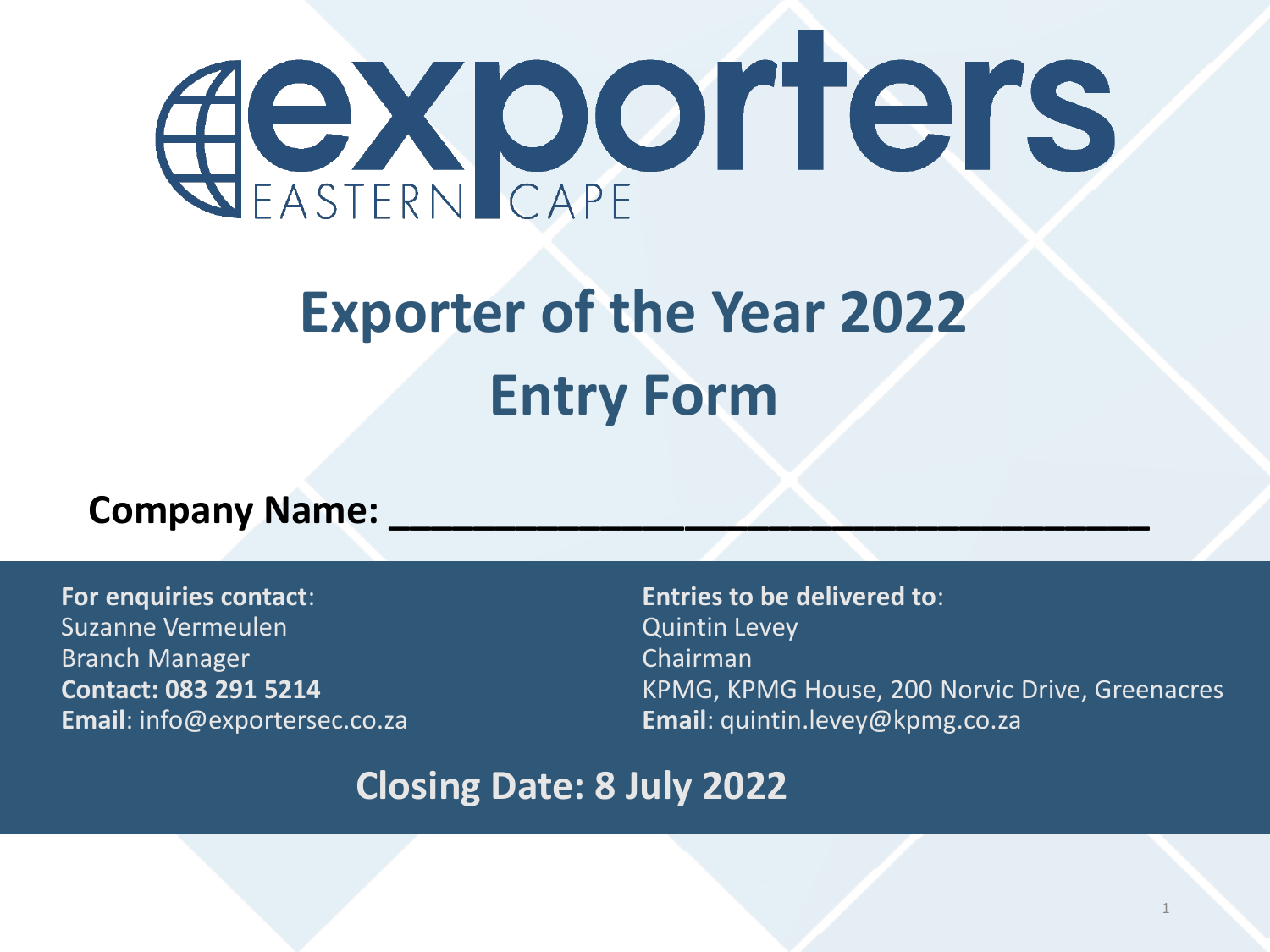#### **COMPANY DETAILS**

| Person responsible<br>for entry |  |
|---------------------------------|--|
| Physical address                |  |
| Telephone number                |  |
| Cell number                     |  |
| E-mail                          |  |
| Company website                 |  |
| Company social<br>media links   |  |

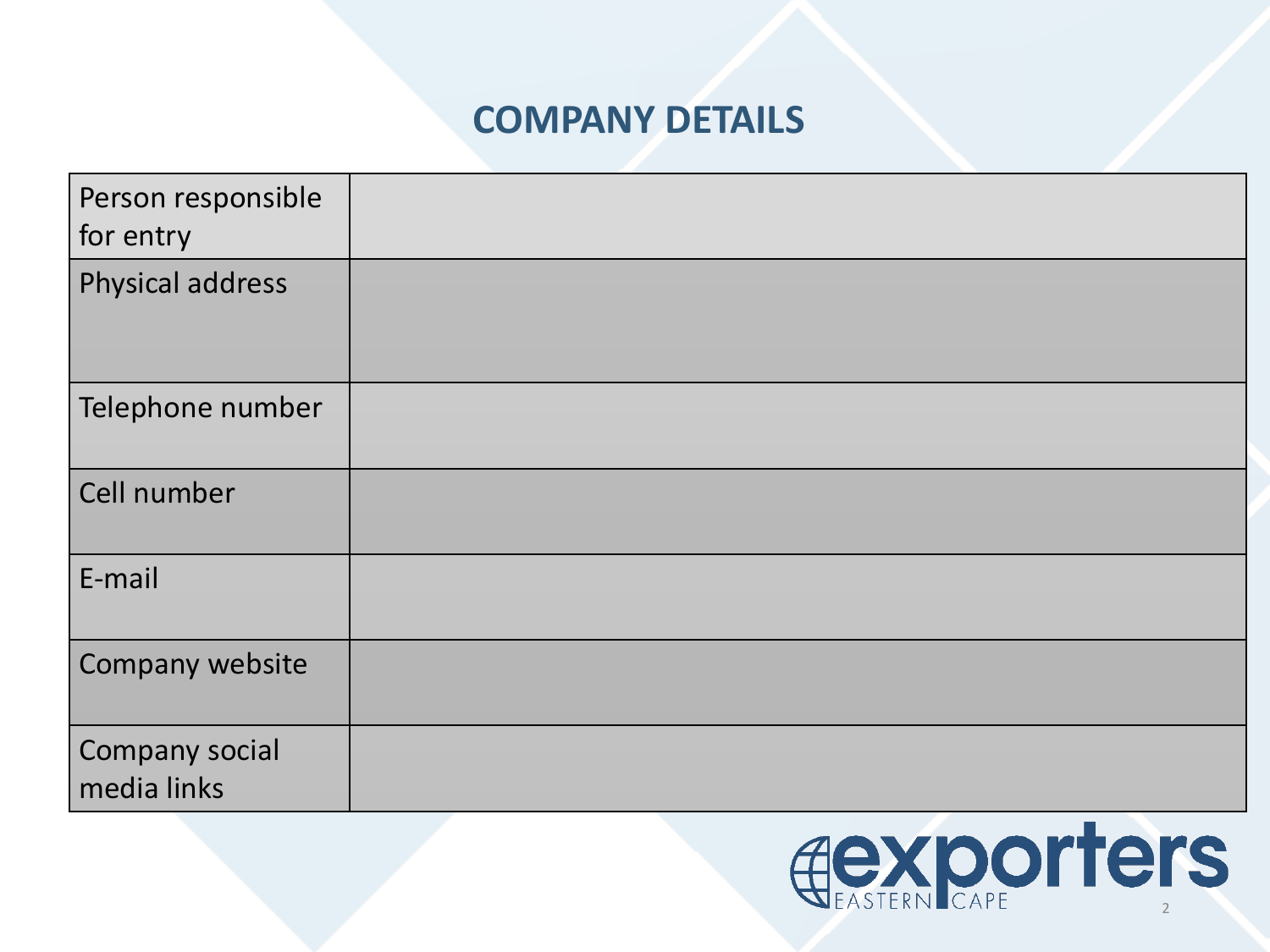#### **AWARD CATEGORIES**

| <b>Category</b>                        | <b>Description</b>                                                                                                                                                                                                                                  | Mark all relevant with<br>X |
|----------------------------------------|-----------------------------------------------------------------------------------------------------------------------------------------------------------------------------------------------------------------------------------------------------|-----------------------------|
| Best Exporter - OEM                    | Exporters who are manufacturers of original equipment for the<br>automotive industry                                                                                                                                                                |                             |
| <b>Best Exporter - Corporate</b>       | Exporters with direct and indirect export turnover greater than<br>R200 million                                                                                                                                                                     |                             |
| Best Exporter - Medium Enterprise      | Exporters with direct and indirect export turnover between R25<br>million and R200 million                                                                                                                                                          |                             |
| <b>Best Exporter - Small Business</b>  | Exporters with direct and indirect export turnover below R25<br>million                                                                                                                                                                             |                             |
| Best provider of services to exporters | Service providers to the export industry, including forwarding and<br>clearing agents, shipping lines and agents, other forms of transport<br>including couriers, insurance agents, underwriters, financial<br>service providers, sales agents, etc |                             |
| Exporter of the Year                   | The entity which, in the judges opinion, achieved the most success<br>in the period under review. This is the winner of one of the five<br>above mentioned categories above                                                                         |                             |
| <b>SJM Flex Environmental Award</b>    | Exporters who are manufacturers of original equipment for the<br>automotive industry and who have environmental accreditation<br>and who pursue excellence in environmental management                                                              |                             |
| SJM Flex Environmental Practice Award  | Exporters, other than manufacturers of original equipment for the<br>automotive industry, and who pursue activities towards<br><b>Environmental Sustainability</b>                                                                                  |                             |
| <b>IDC Job Creation Award</b>          | Exporters who have created the most number of new sustainable<br>jobs within their business in the last financial year                                                                                                                              |                             |
| <b>Emerging Exporter Award</b>         | Companies that have been exporting for 3 years or less.                                                                                                                                                                                             | <b>Porter</b>               |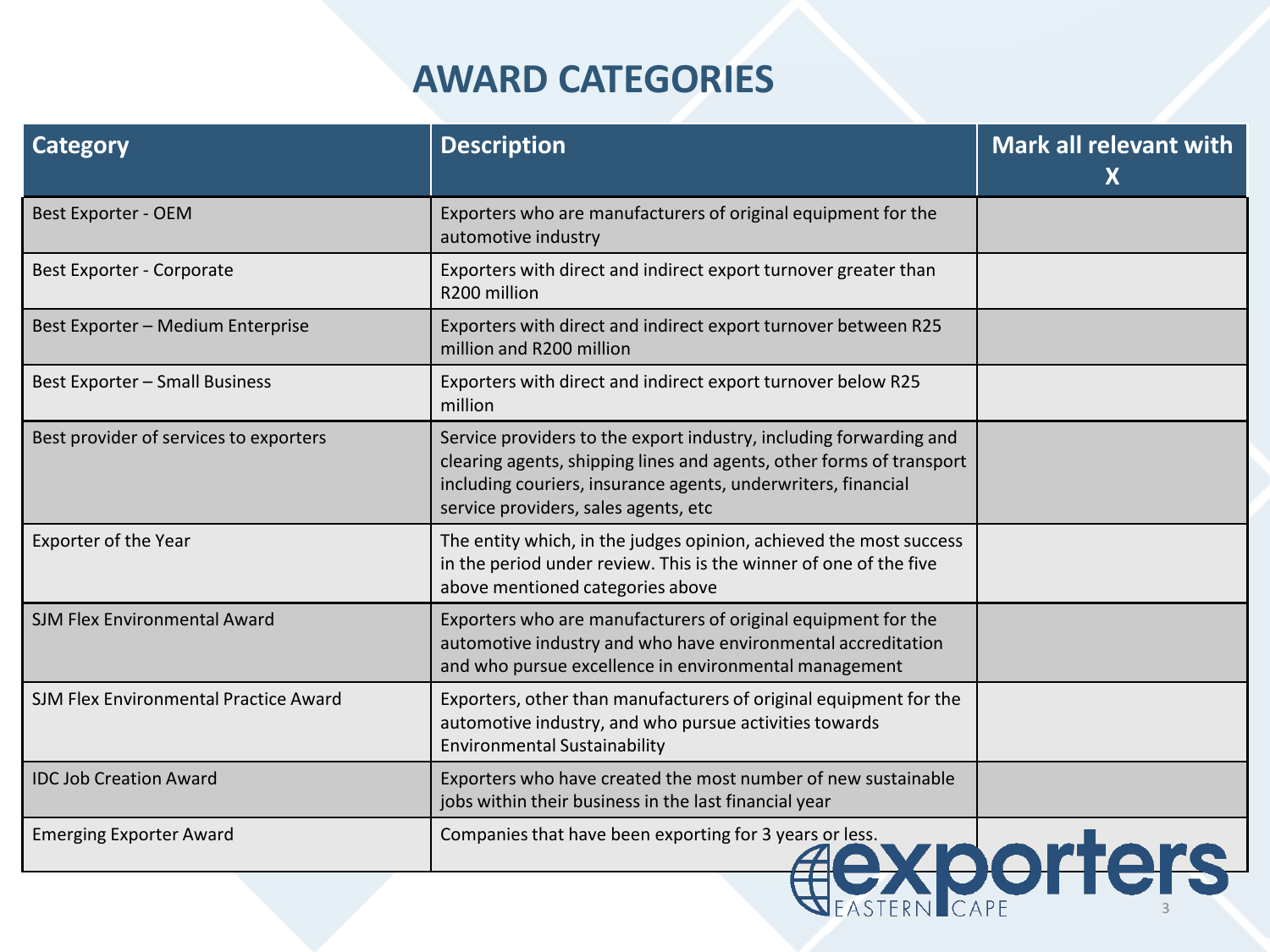#### **HISTORY OF THE BUSINESS**

| When was the business founded in the<br><b>Eastern Cape</b>                         |  |
|-------------------------------------------------------------------------------------|--|
| What are your major business activities in<br>the Eastern Cape?                     |  |
| What is the nature of your<br>product/service?                                      |  |
| When did the business start exporting<br>/providing support to the export industry? |  |
| Where are your goods exported to?                                                   |  |

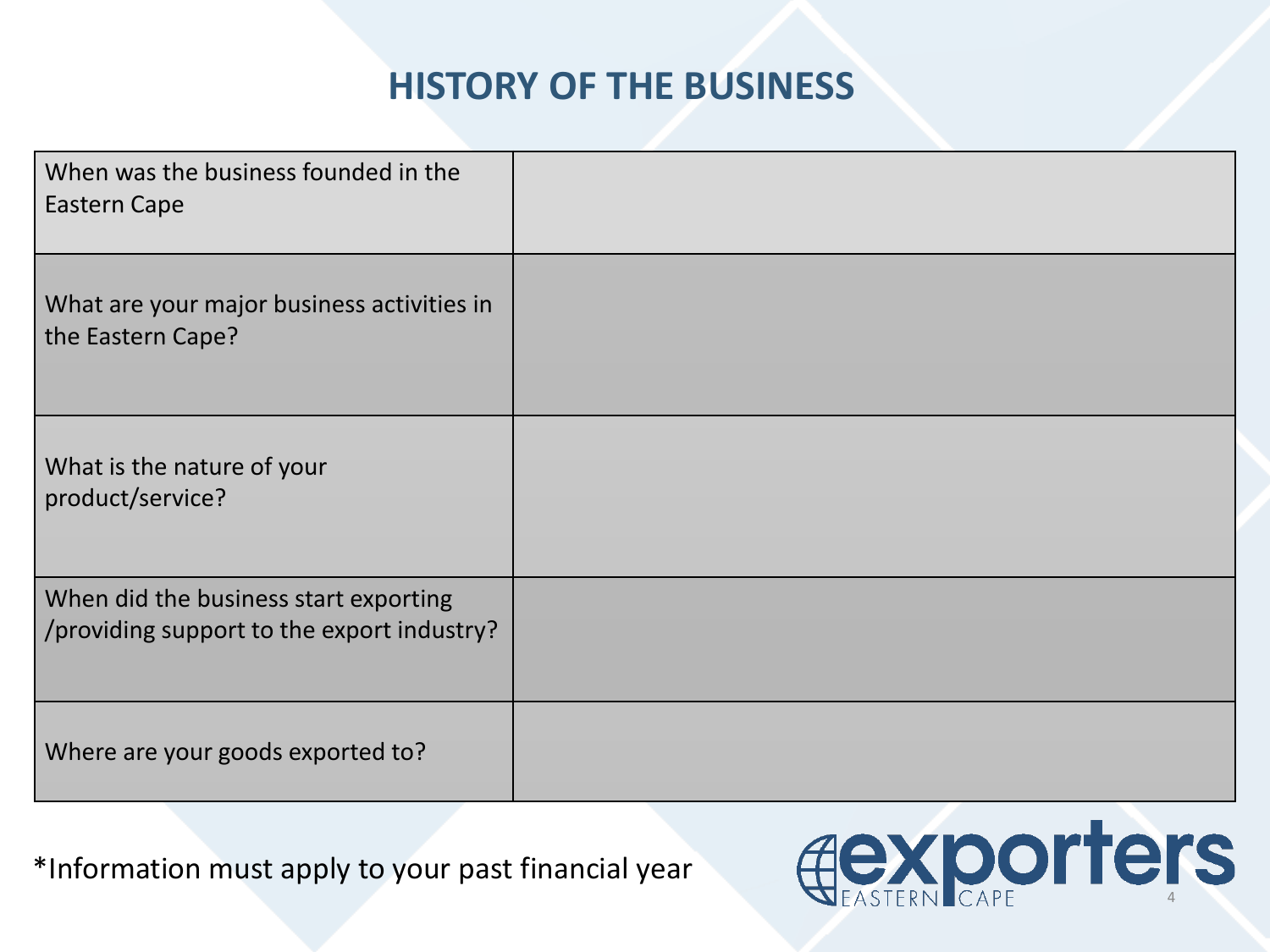#### **MAJOR ACCOMPLISHMENTS IN THE EASTERN CAPE For your most recent financial year**

| New contracts, clients and markets | How it impacted business |
|------------------------------------|--------------------------|
|                                    |                          |
|                                    |                          |
|                                    |                          |
|                                    |                          |
|                                    |                          |
|                                    |                          |
|                                    |                          |

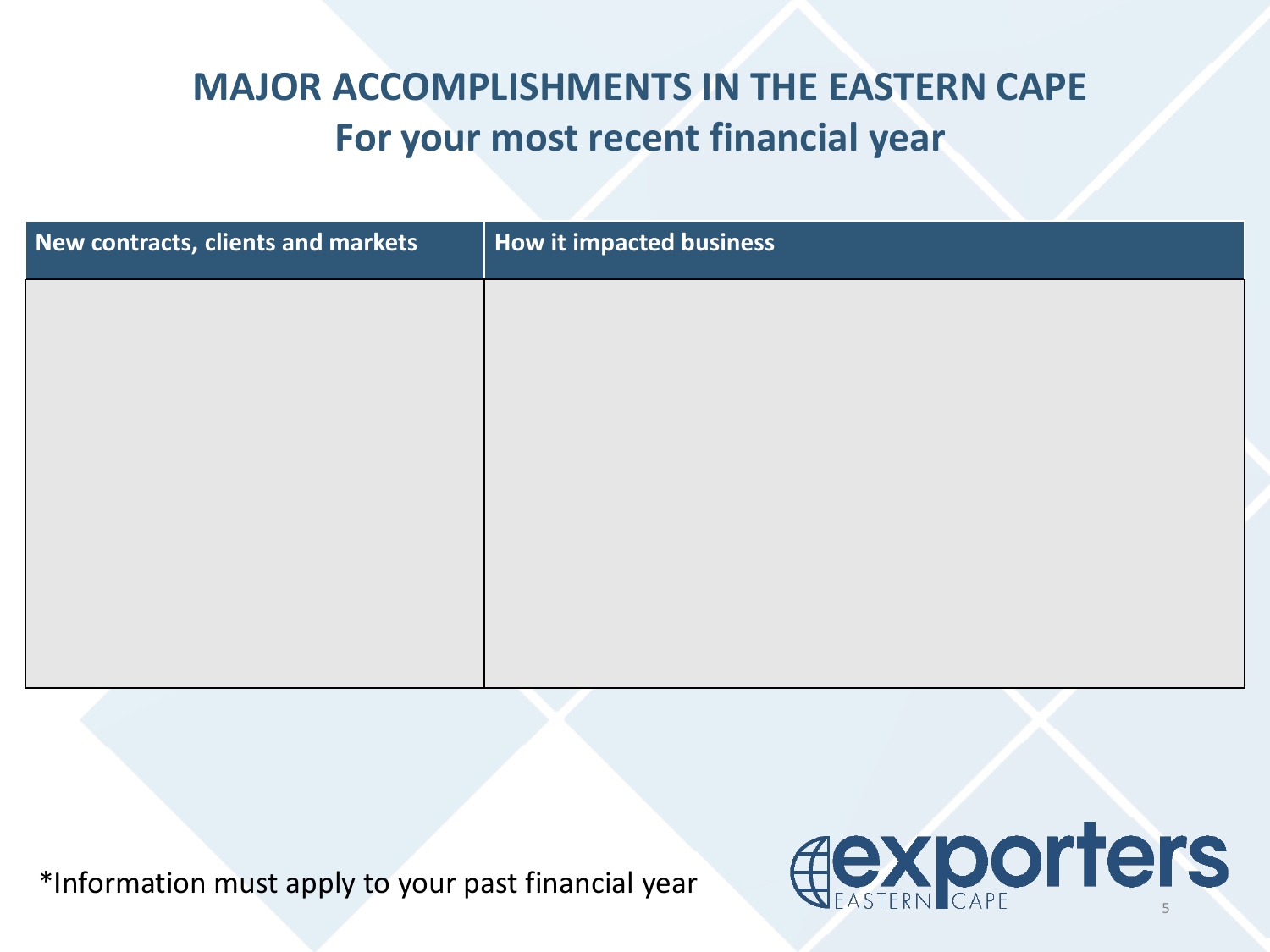#### **MAJOR ACCOMPLISHMENTS IN THE EASTERN CAPE For your most recent financial year**

**Awards won and significant achievements**

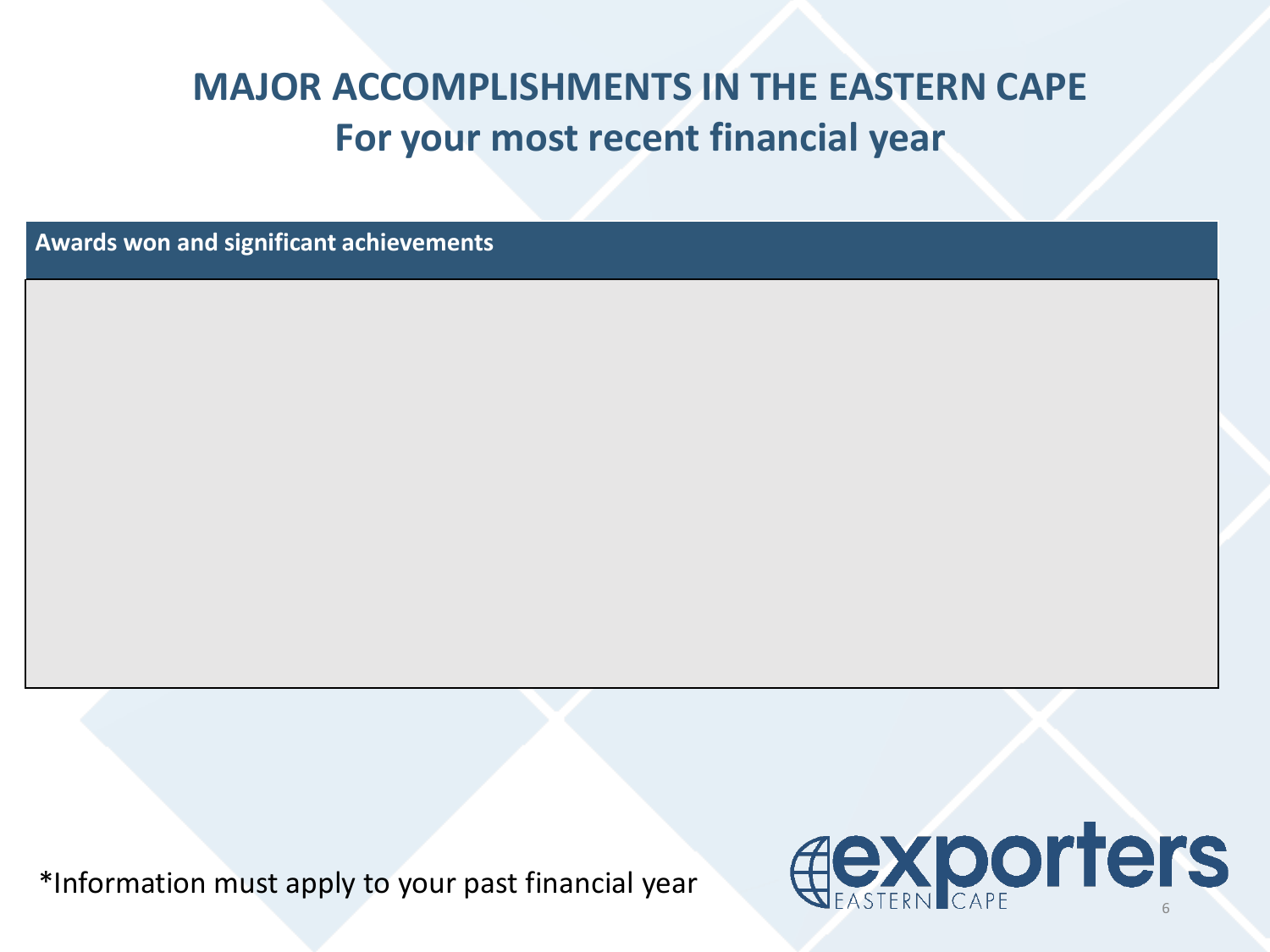## **ENTREPRENEURIAL FLAIR AND EXPORT INNOVATION, INCLUDING OVERCOMING OBSTACLES – For your most recent financial year STRATEGIC INNOVATION**

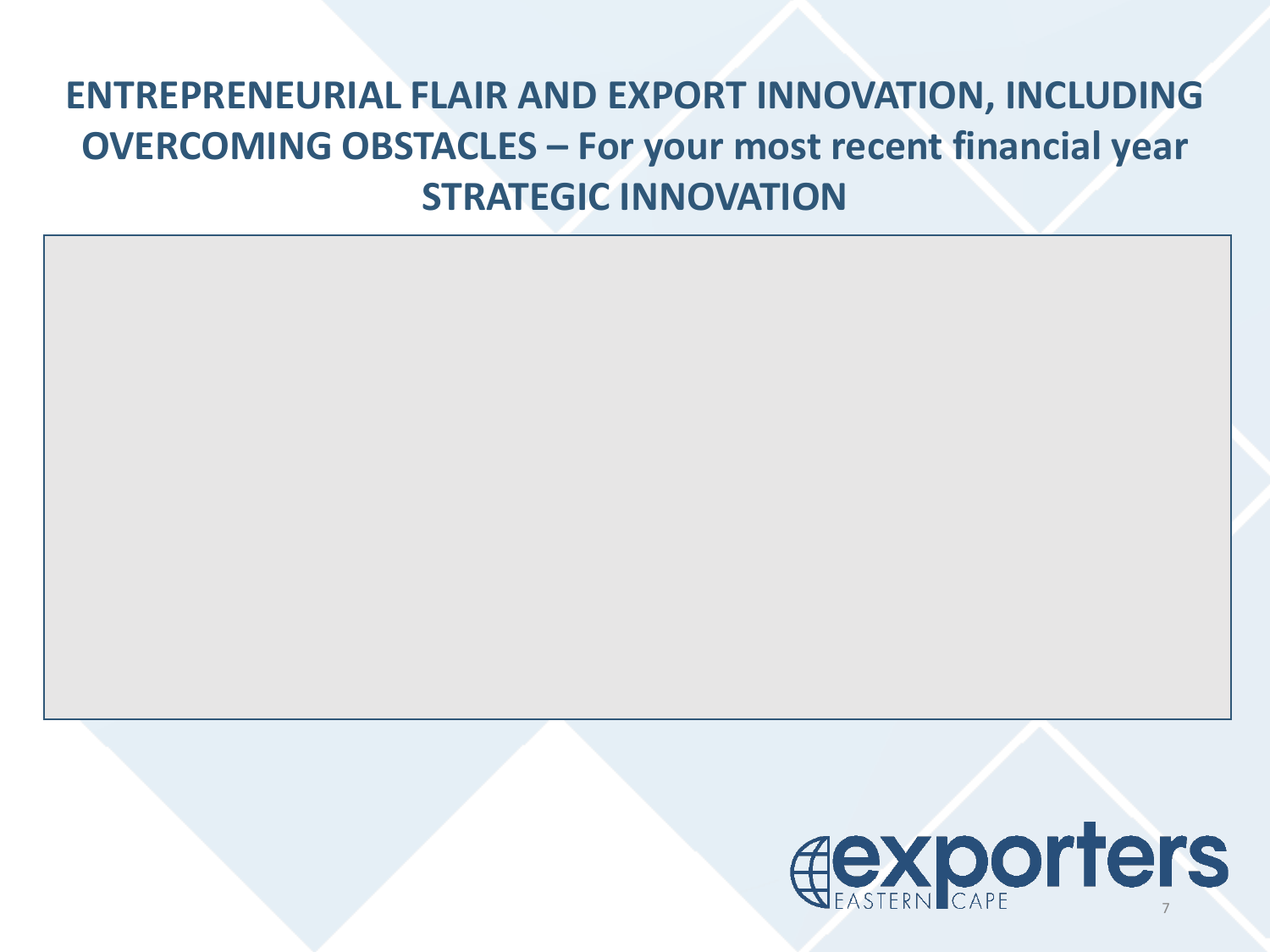## **ENTREPRENEURIAL FLAIR AND EXPORT INNOVATION, INCLUDING OVERCOMING OBSTACLES – For your most recent financial year OBSTACLES OVERCOME, INCLUDING THE IMPACT OF COVID 19**

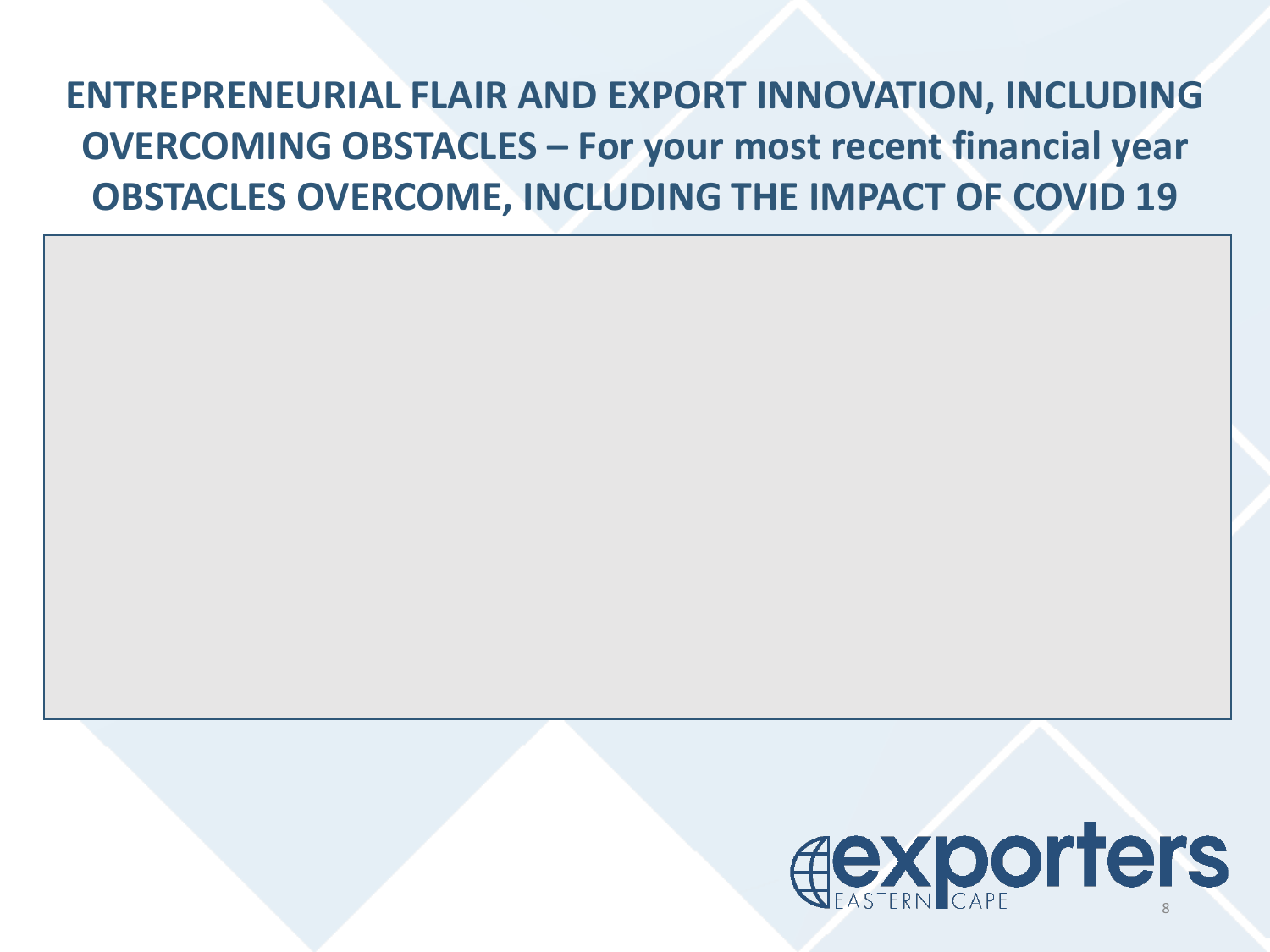## **ENTREPRENEURIAL FLAIR AND EXPORT INNOVATION, INCLUDING OVERCOMING OBSTACLES – For your most recent financial year TRANSFORMATION INITIATIVES**

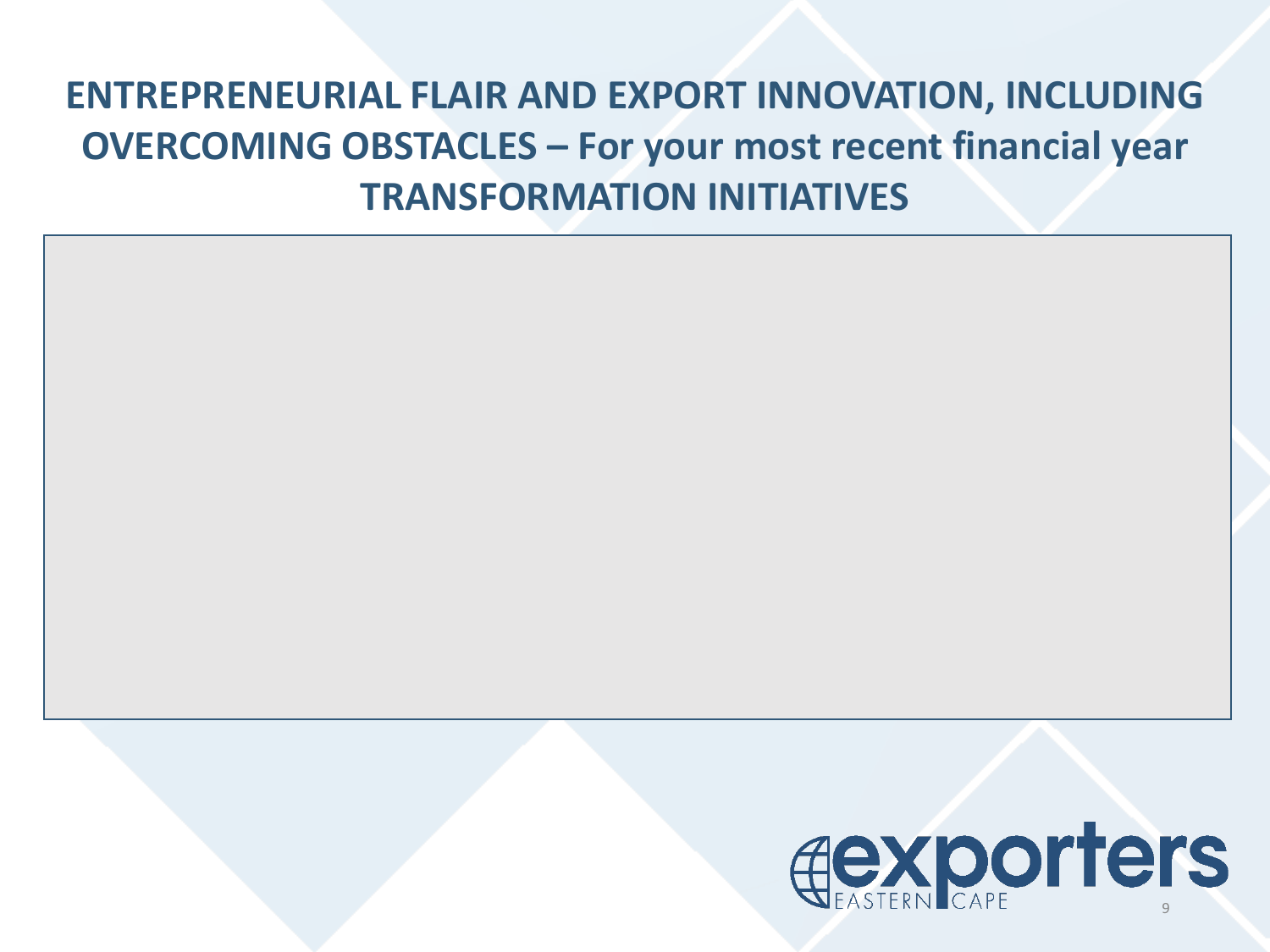#### **WHAT MAKES YOUR BUSINESS DIFFERENT / UNIQUE IN YOUR INDUSTRY?**

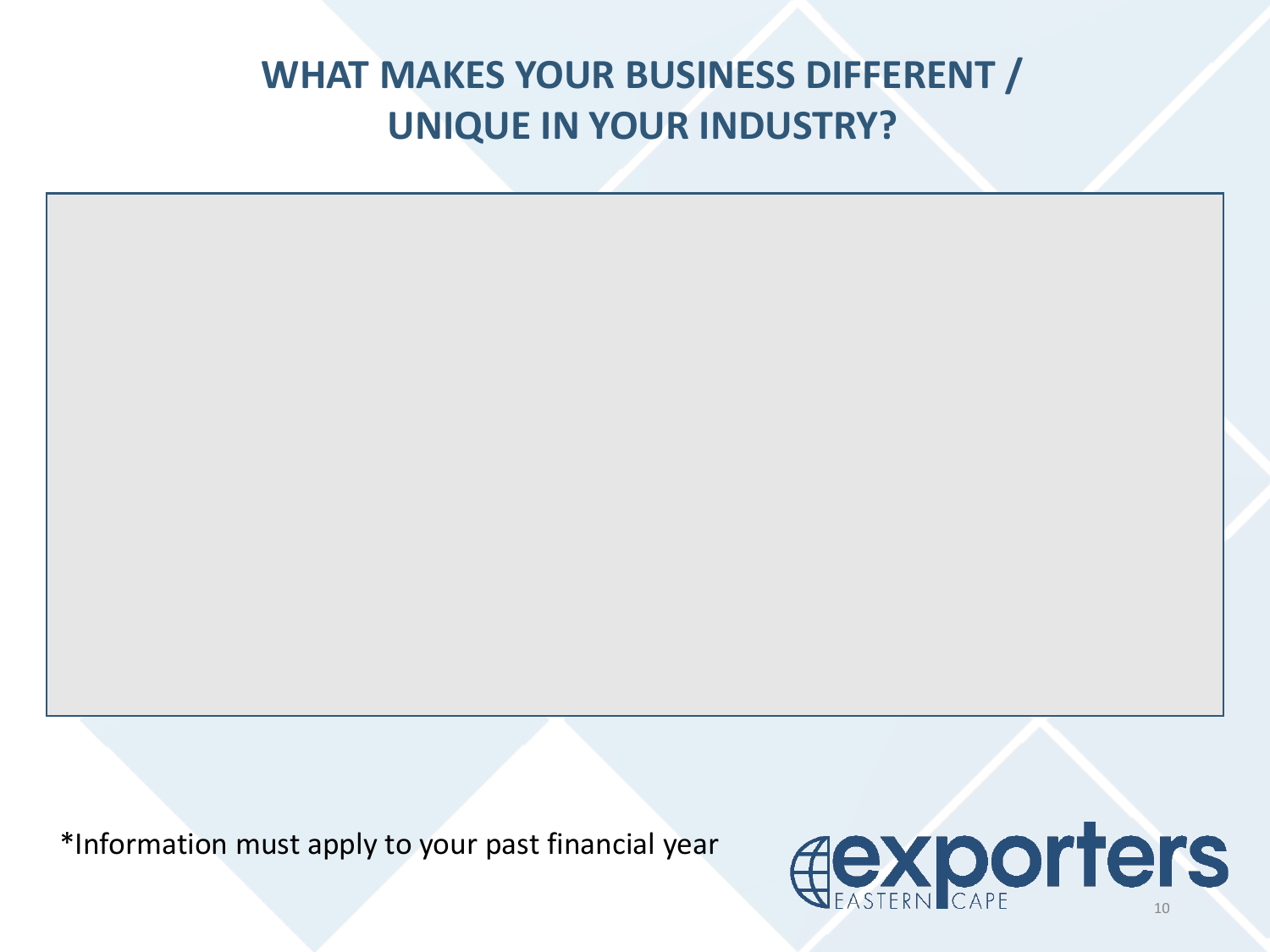#### **MOTIVATE WHY YOUR ORGANISATION SHOULD WIN THIS CATEGORY**

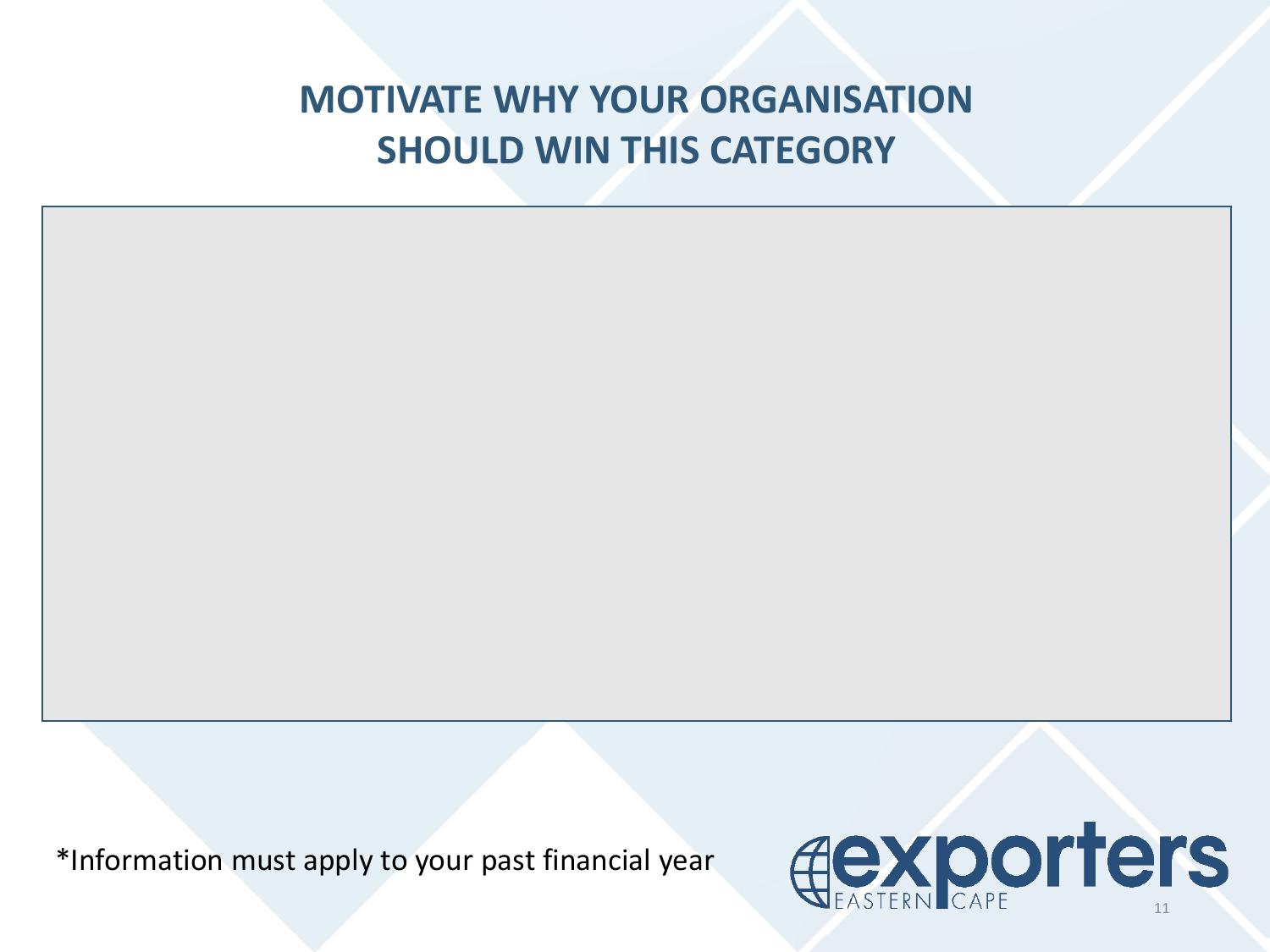#### **FINANCIAL INFORMATION (All categories)**

#### **Turnover**

| Mark with X the relevant category for each year |                       |                       |                       |  |  |
|-------------------------------------------------|-----------------------|-----------------------|-----------------------|--|--|
| Rand Value of<br>direct and indirect exports    | Year 1<br>(2019/2020) | Year 2<br>(2020/2021) | Year 3<br>(2021/2022) |  |  |
| $<$ R25 million                                 |                       |                       |                       |  |  |
| R25 million to R200 million                     |                       |                       |                       |  |  |
| $>$ R200 million                                |                       |                       |                       |  |  |

**Indirect Export:** A product that is sold to another company in South Africa which is then exported out of South Africa either in its original state or as part of a component or final product

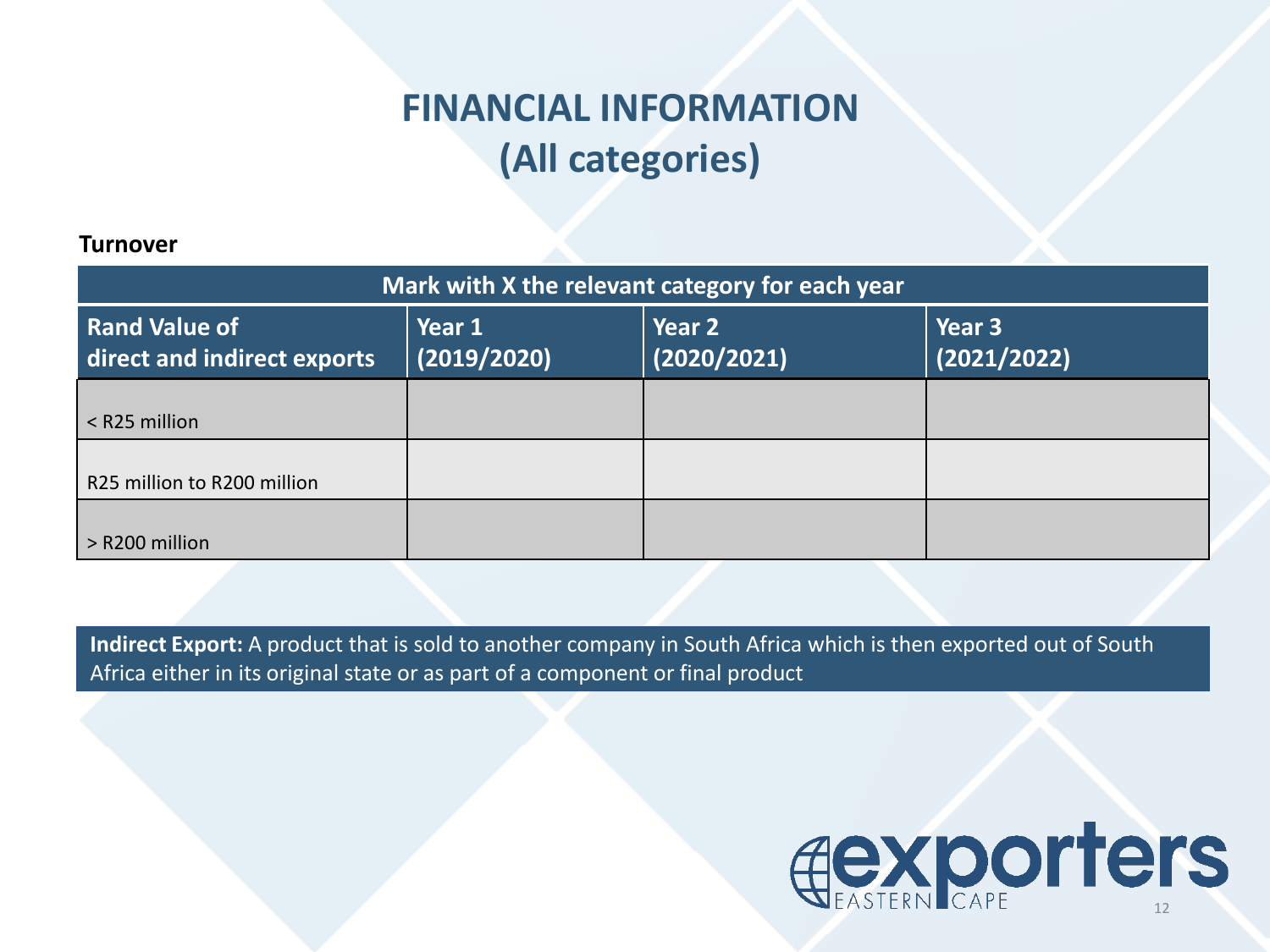#### **GROWTH AND PROFITABILITY (Exporters Only)**

| Include actual percentages for each<br>l item below        | Year 1<br>(2019/2020) | Year 2<br>(2020/2021) | Year <sub>3</sub><br>(2021/2022) |
|------------------------------------------------------------|-----------------------|-----------------------|----------------------------------|
| % direct and indirect export turnover of total turnover    |                       |                       |                                  |
| % increase in direct and indirect turnover                 |                       |                       |                                  |
| % increase in number of direct and indirect units exported |                       |                       |                                  |
| % increase in gross profit *                               |                       |                       |                                  |
| % increase in net profit before finance costs and tax *    |                       |                       |                                  |
| EDI and CSI spend and as a % of net profit                 |                       |                       |                                  |

**\*Not required for OEM Category**

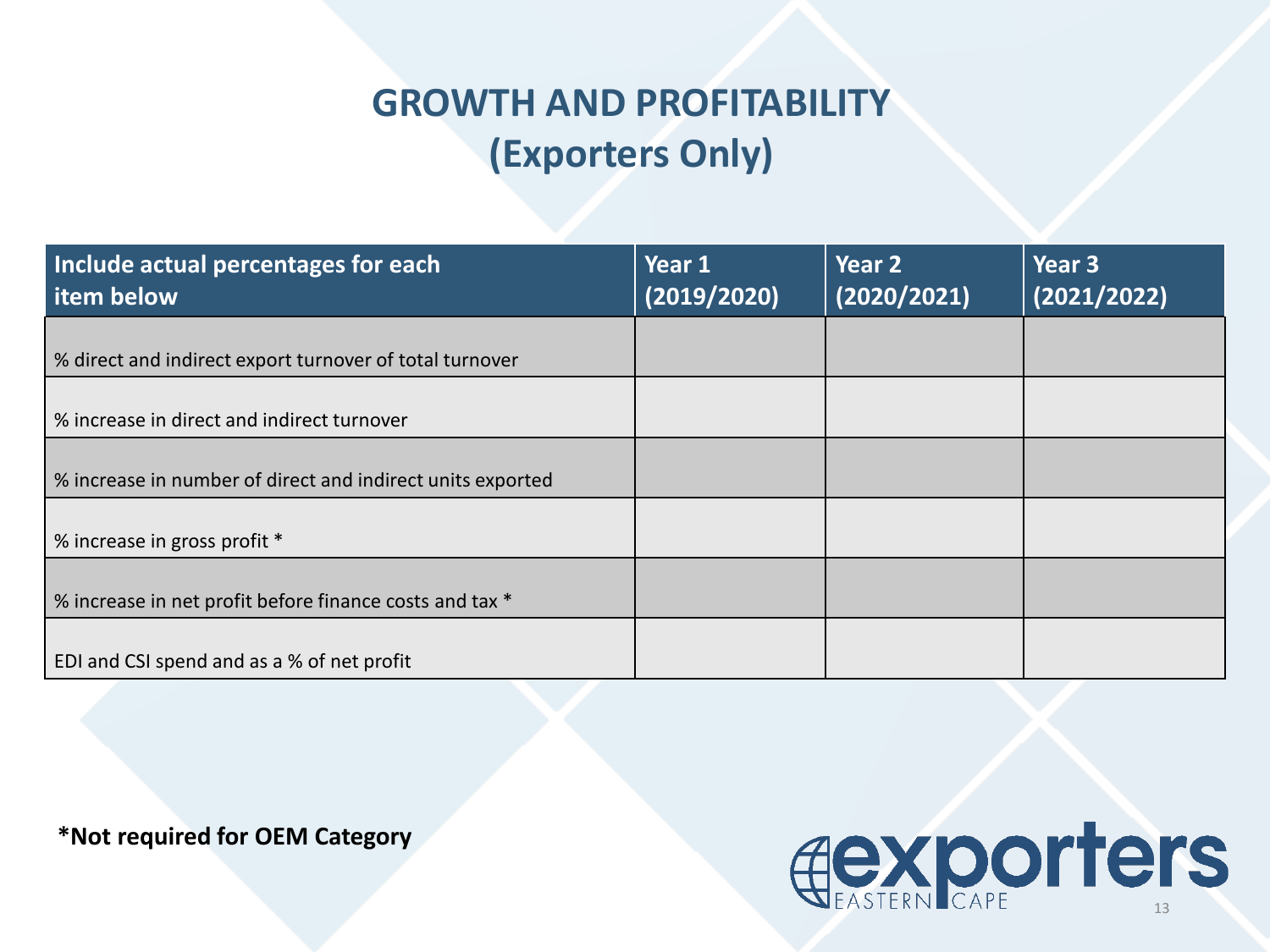### **GROWTH AND PROFITABILITY (Service Providers Only)**

| Include actual percentages for each item below                                               | Year 1<br>(2019/2020) | Year 2<br>(2020/2021) | Year 3<br>(2021/2022) |
|----------------------------------------------------------------------------------------------|-----------------------|-----------------------|-----------------------|
| Turnover generated from facilitating exports as a % of total<br>turnover                     |                       |                       |                       |
| % increase in turnover generated from facilitating exports                                   |                       |                       |                       |
| % increase in gross profit generated from facilitating exports                               |                       |                       |                       |
| % increase in net profit before finance costs and tax<br>generated from facilitating exports |                       |                       |                       |
| EDI and CSI spend and as a % of net profit                                                   |                       |                       |                       |

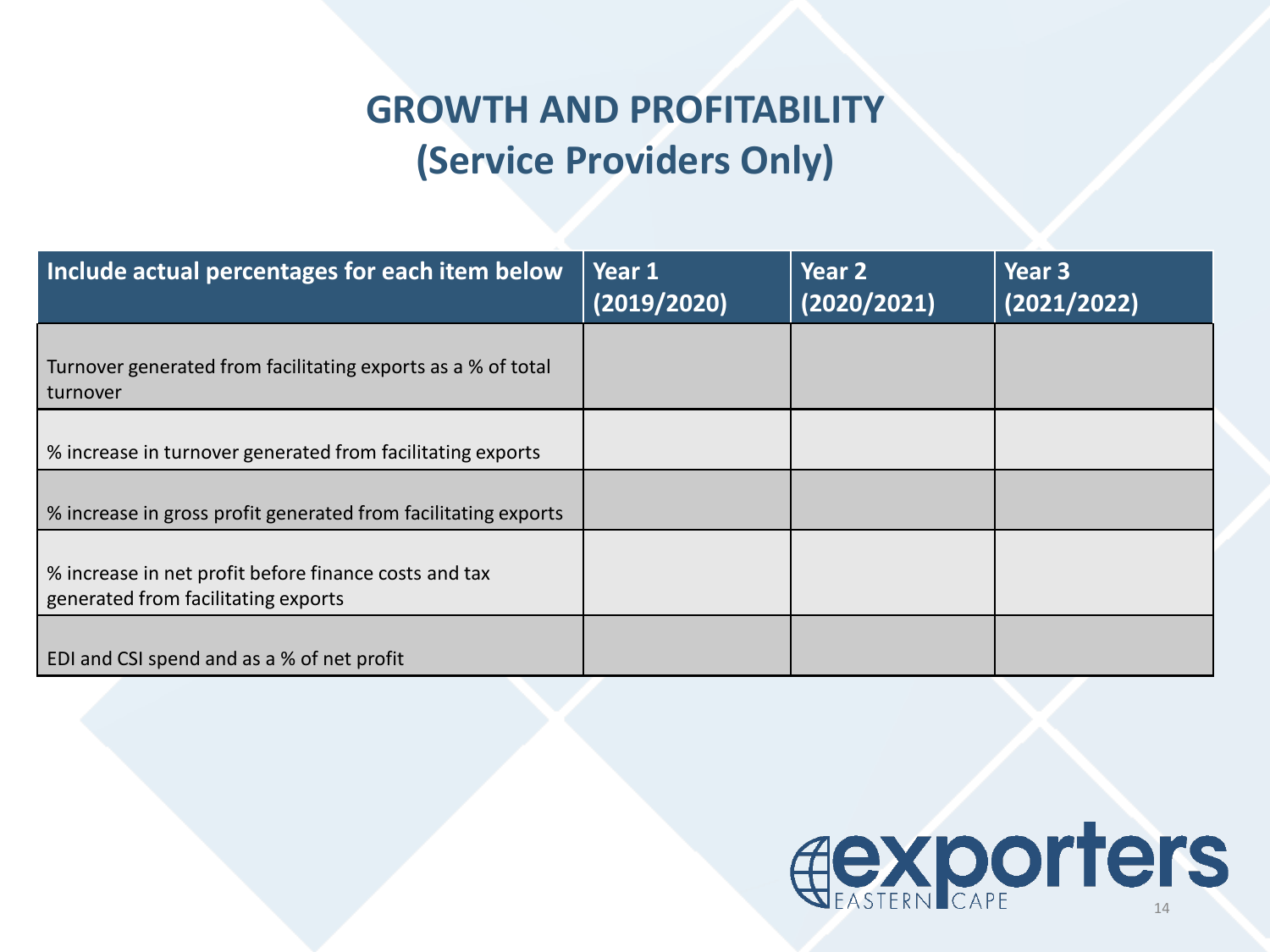### **CAPITAL INVESTMENT, EMPLOYMENT AND BBBEE (All Categories)**

| <b>Rand value of capital</b><br>investment | Year 1<br>(2019/2020) | Year 2<br>(2020/2021) | Year 3<br>(202/2022) |
|--------------------------------------------|-----------------------|-----------------------|----------------------|
| <b>Rand Value</b>                          |                       |                       |                      |
| As a % of prior year book value of PPE     |                       |                       |                      |

| <b>Employment within Company</b>                   |  |  |
|----------------------------------------------------|--|--|
| Number full time employees                         |  |  |
| Number part time employees                         |  |  |
| Skills development spend as % of<br>employee costs |  |  |
| <b>BBBEE</b> score                                 |  |  |

| <b>BBBEE</b> score |  |  |
|--------------------|--|--|
| Level achieved     |  |  |

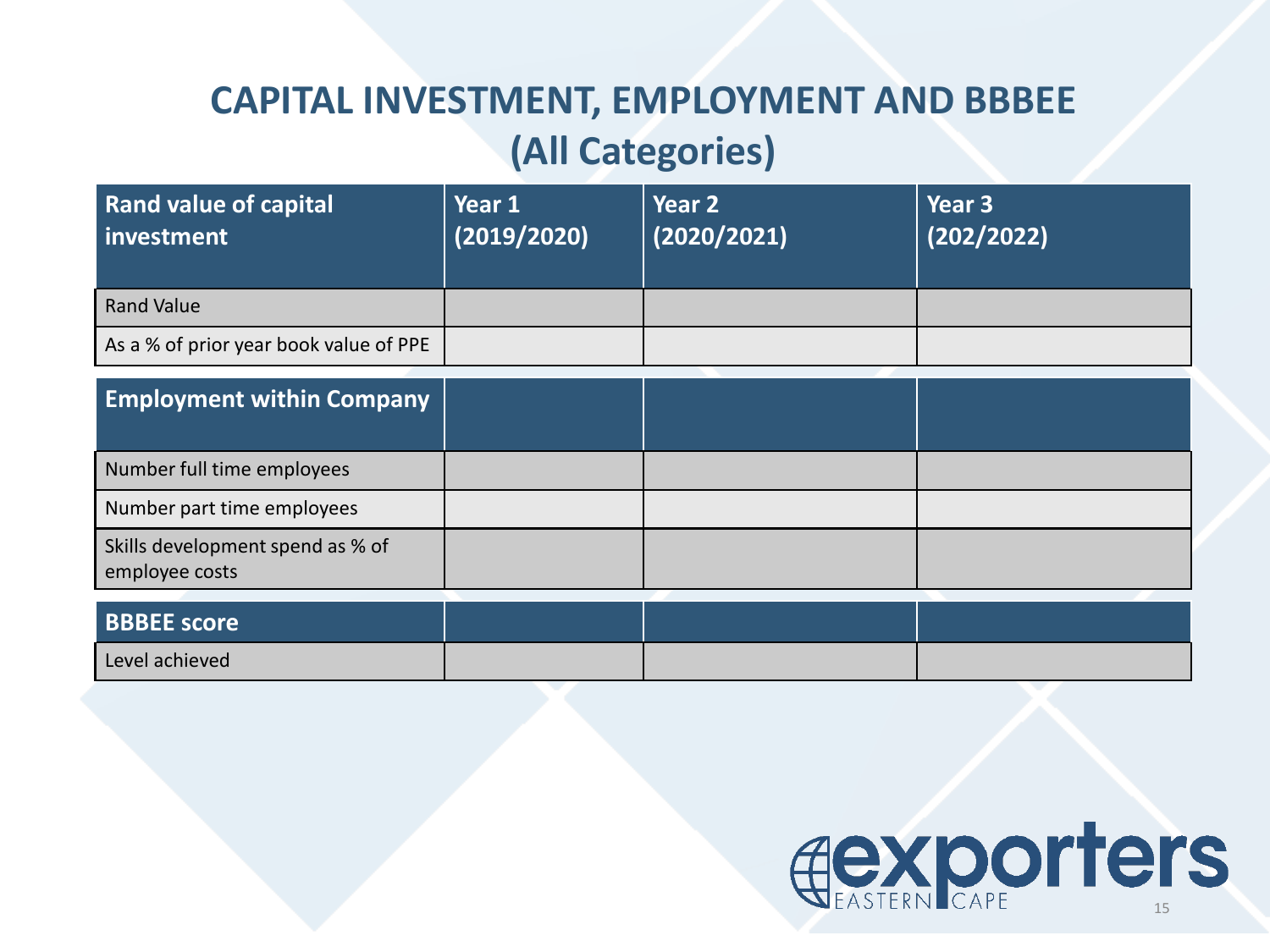**Positive Impacts on the Environment**

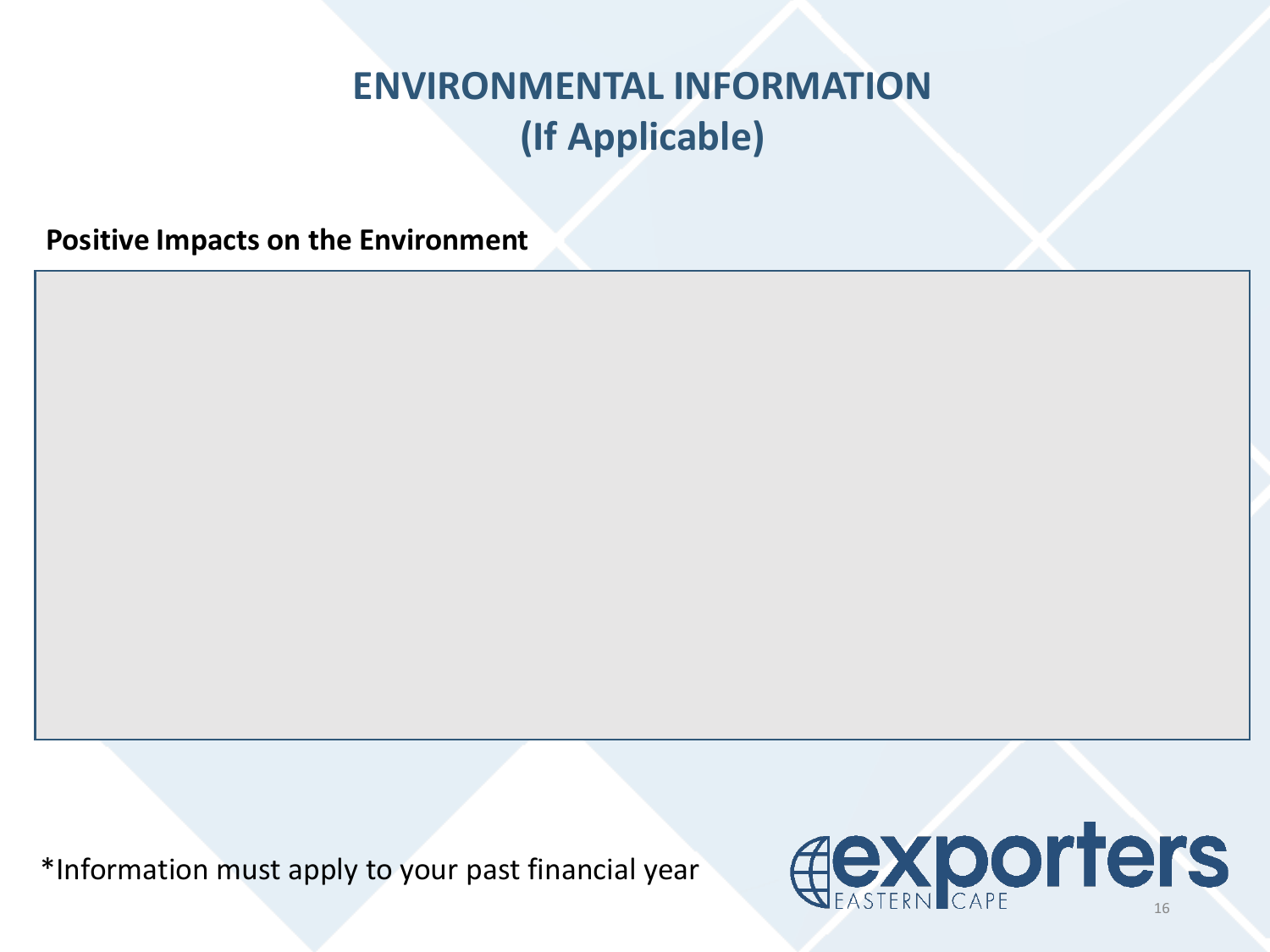**Positive Impacts on Operating Efficiency**

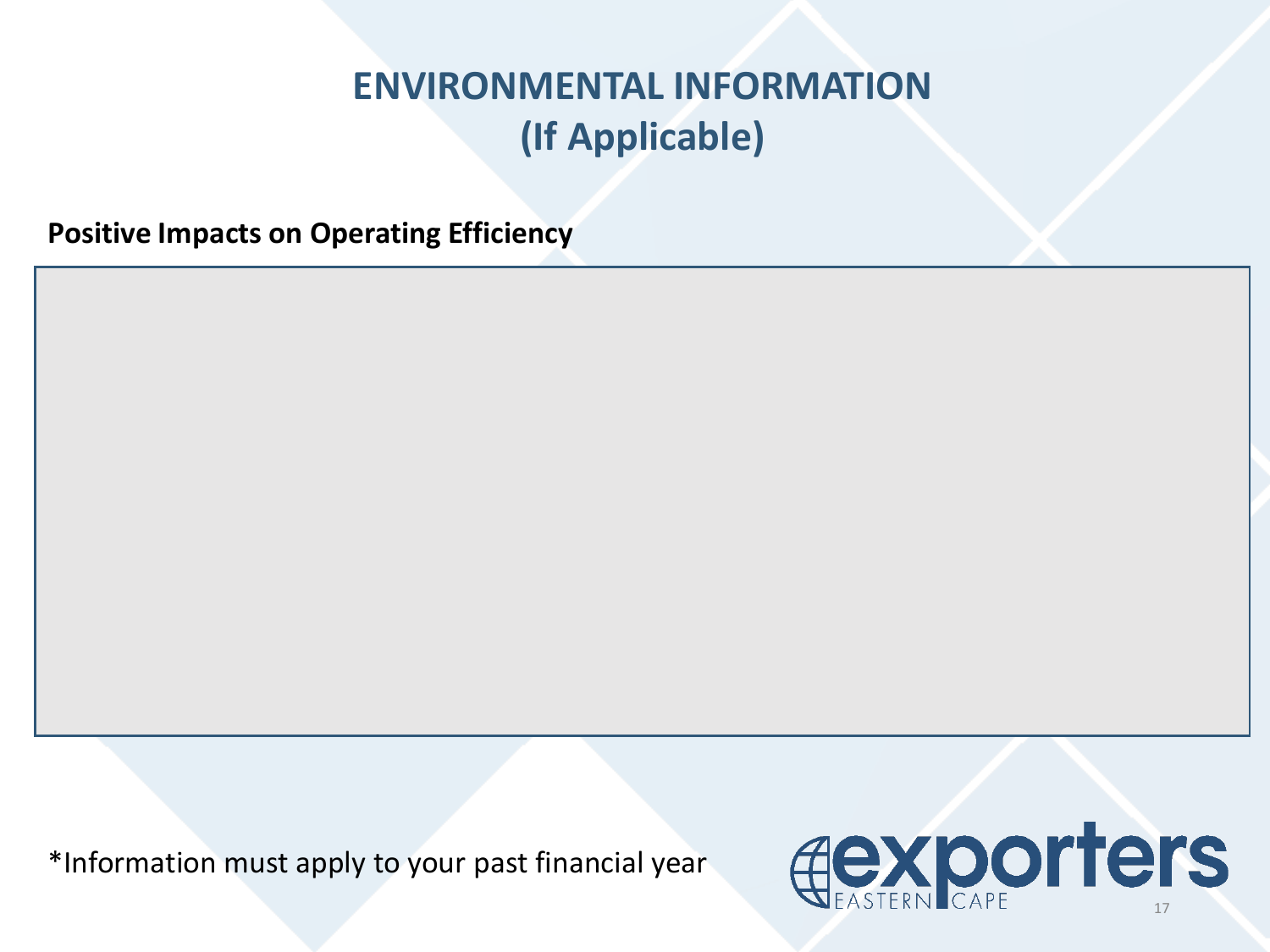**Positive Impacts on Working Conditions**

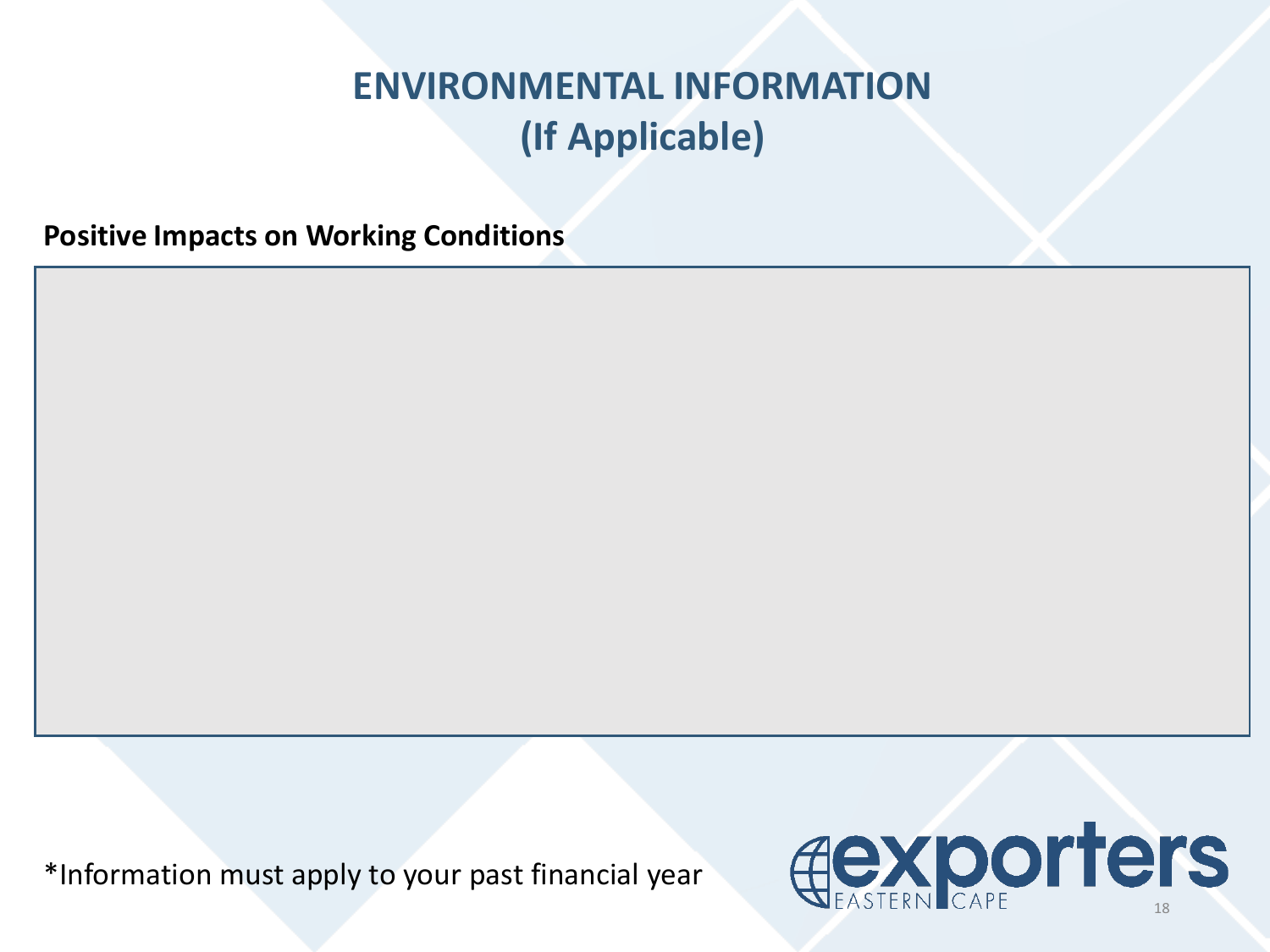**Positive Impacts on Cost Savings**

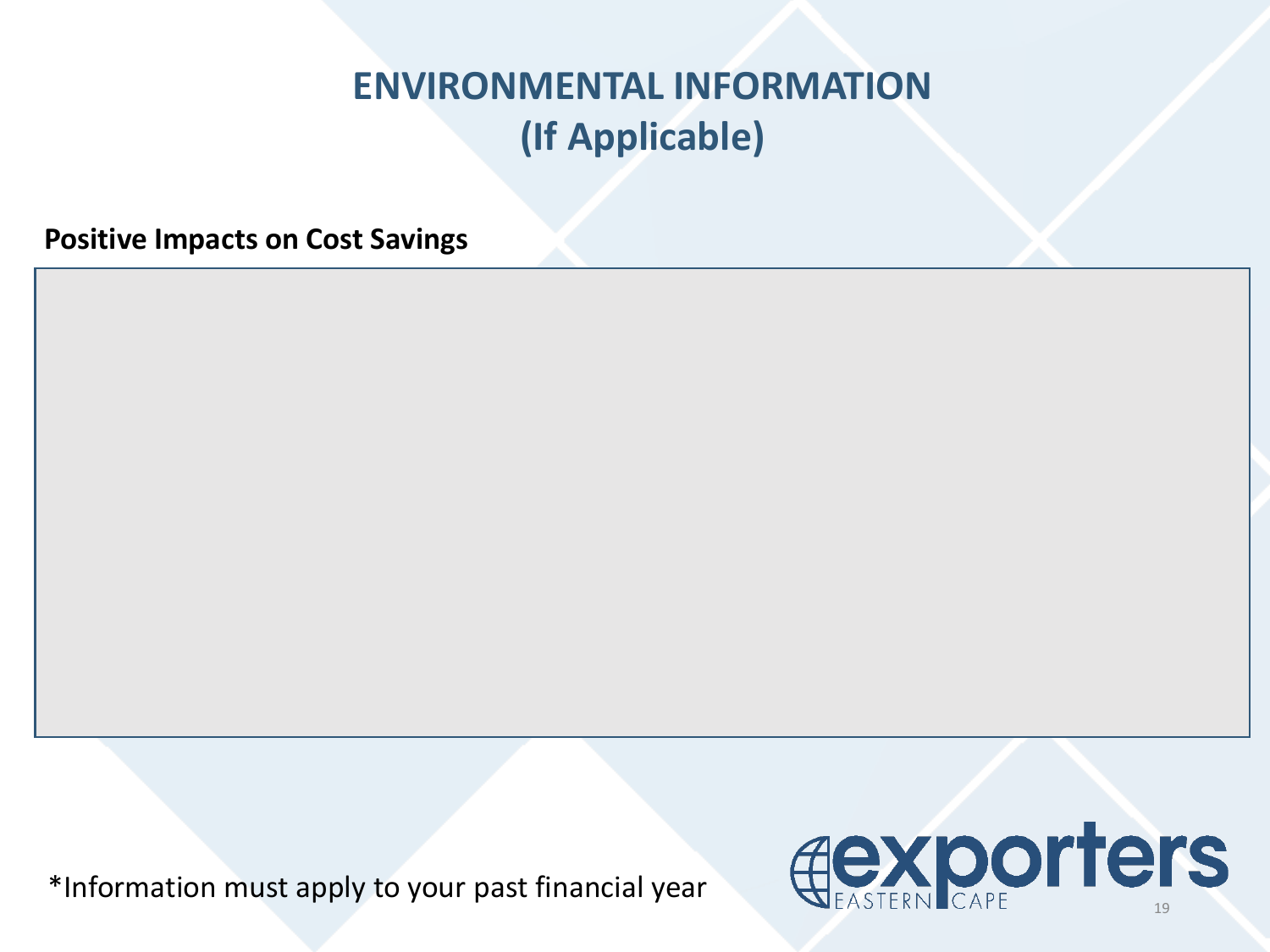**Positive Impacts on Waste Management**

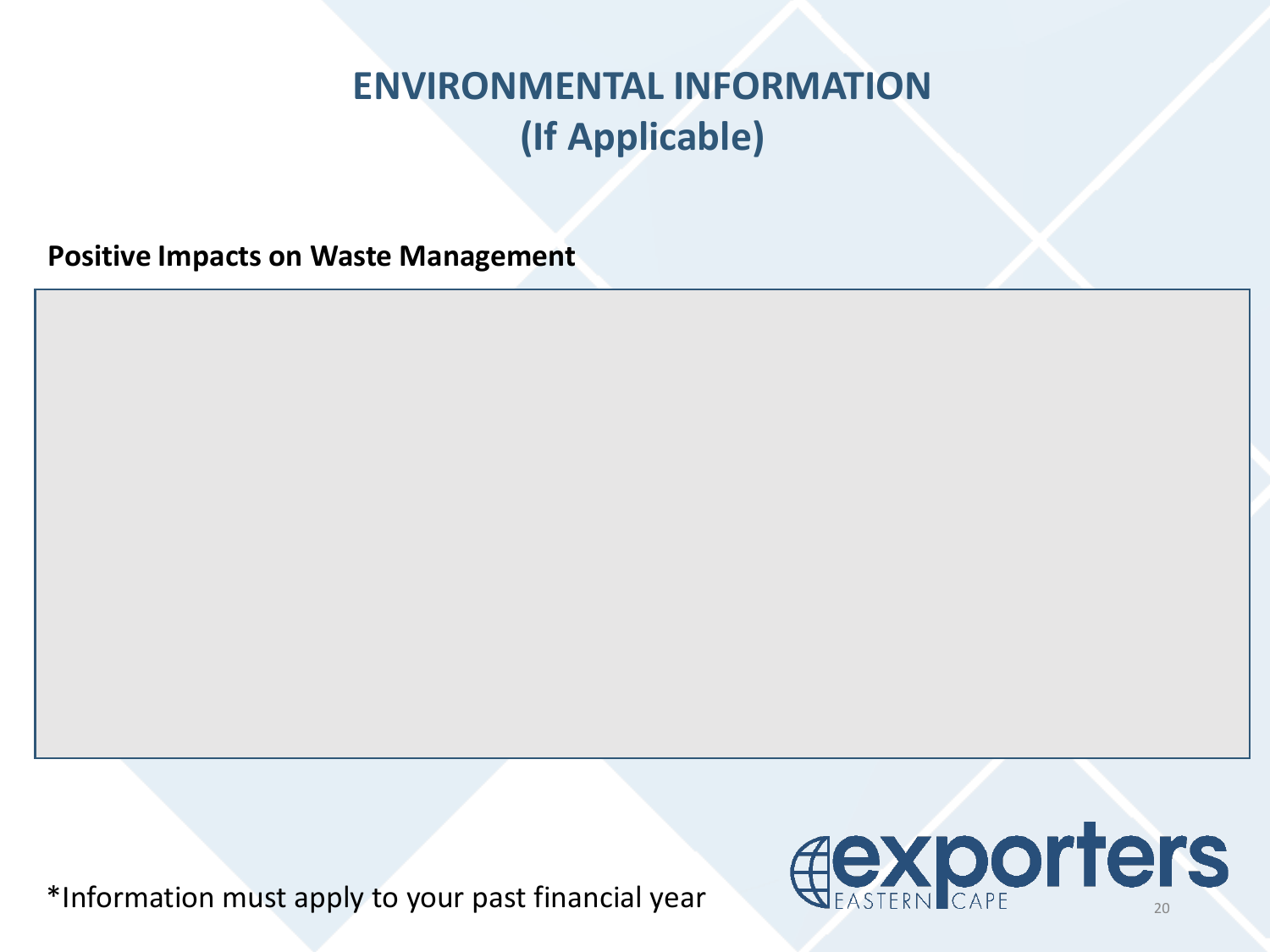**Positive Impacts on other parts of the Business**

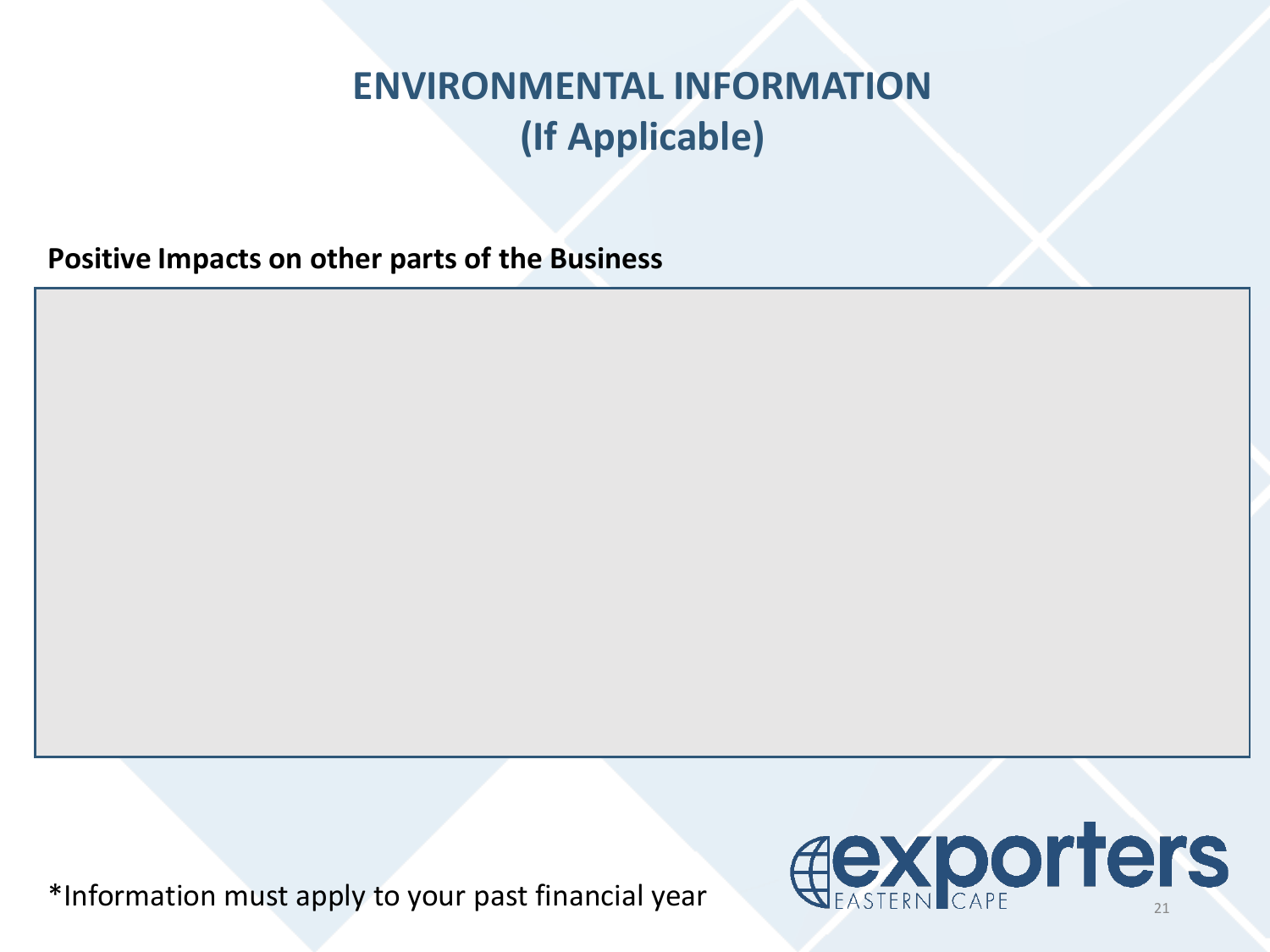**Initiatives to reduce carbon footprint**

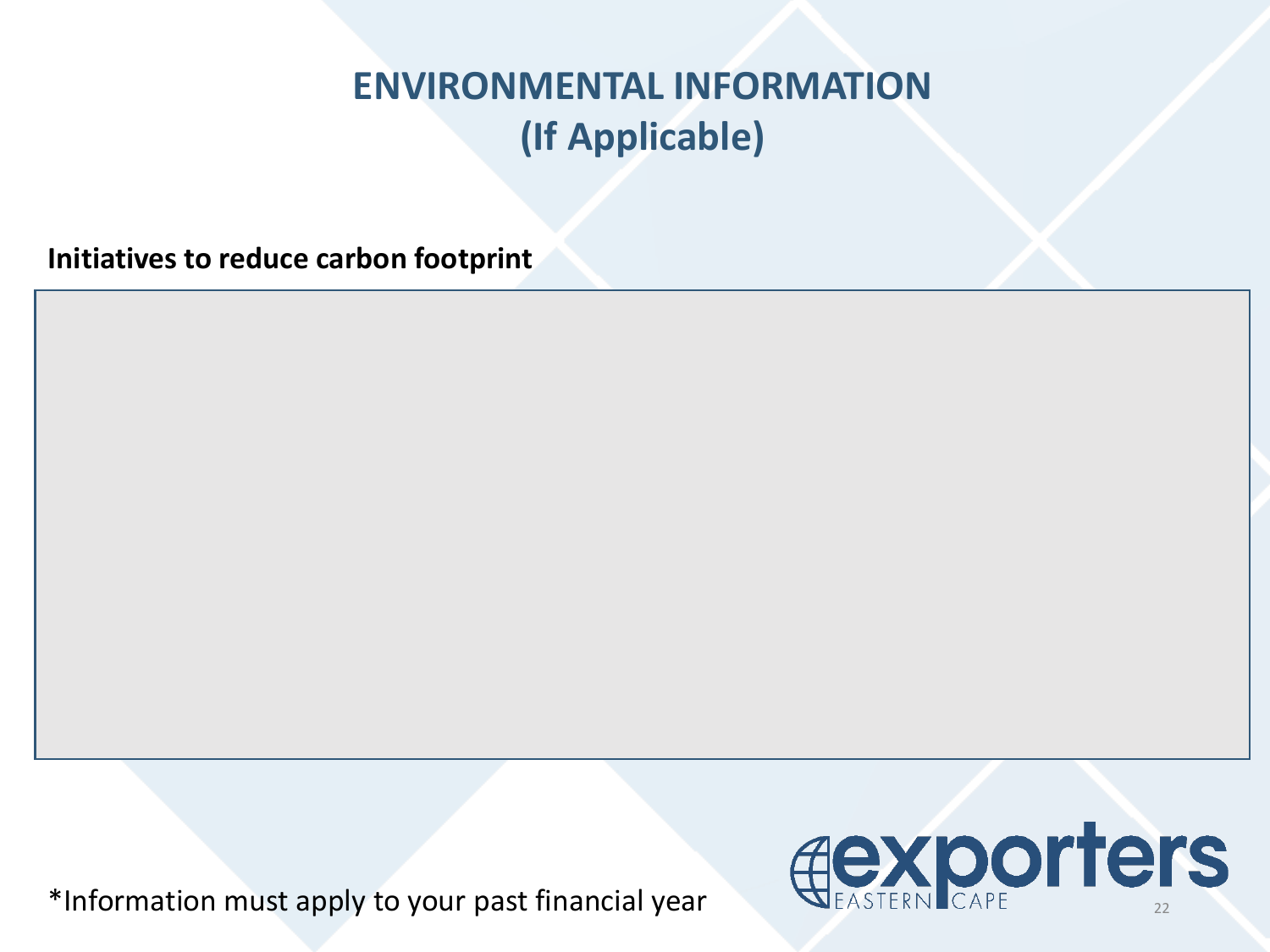**Benefits realised by ISO 14001**

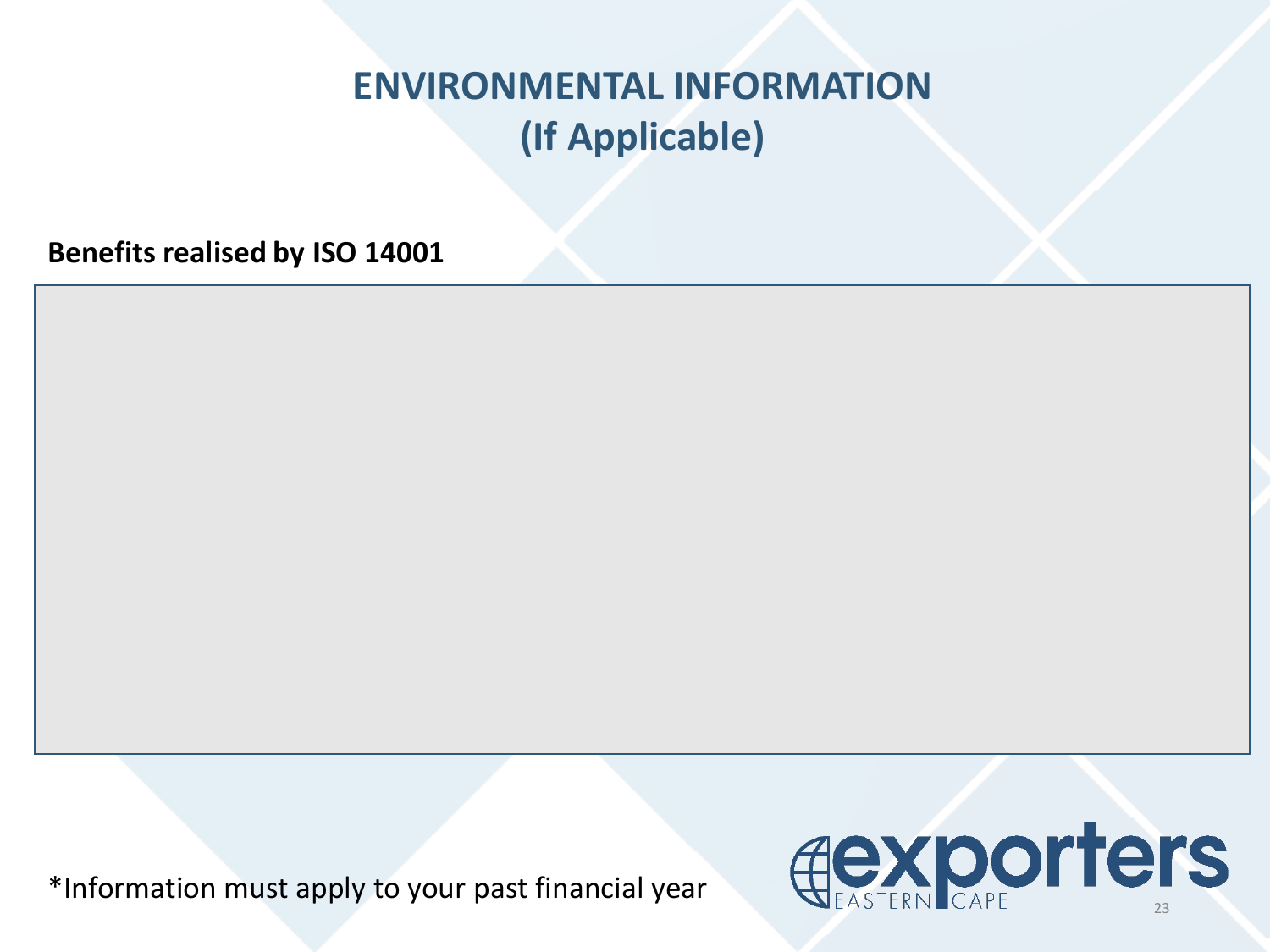**Social Upliftment Initiatives**



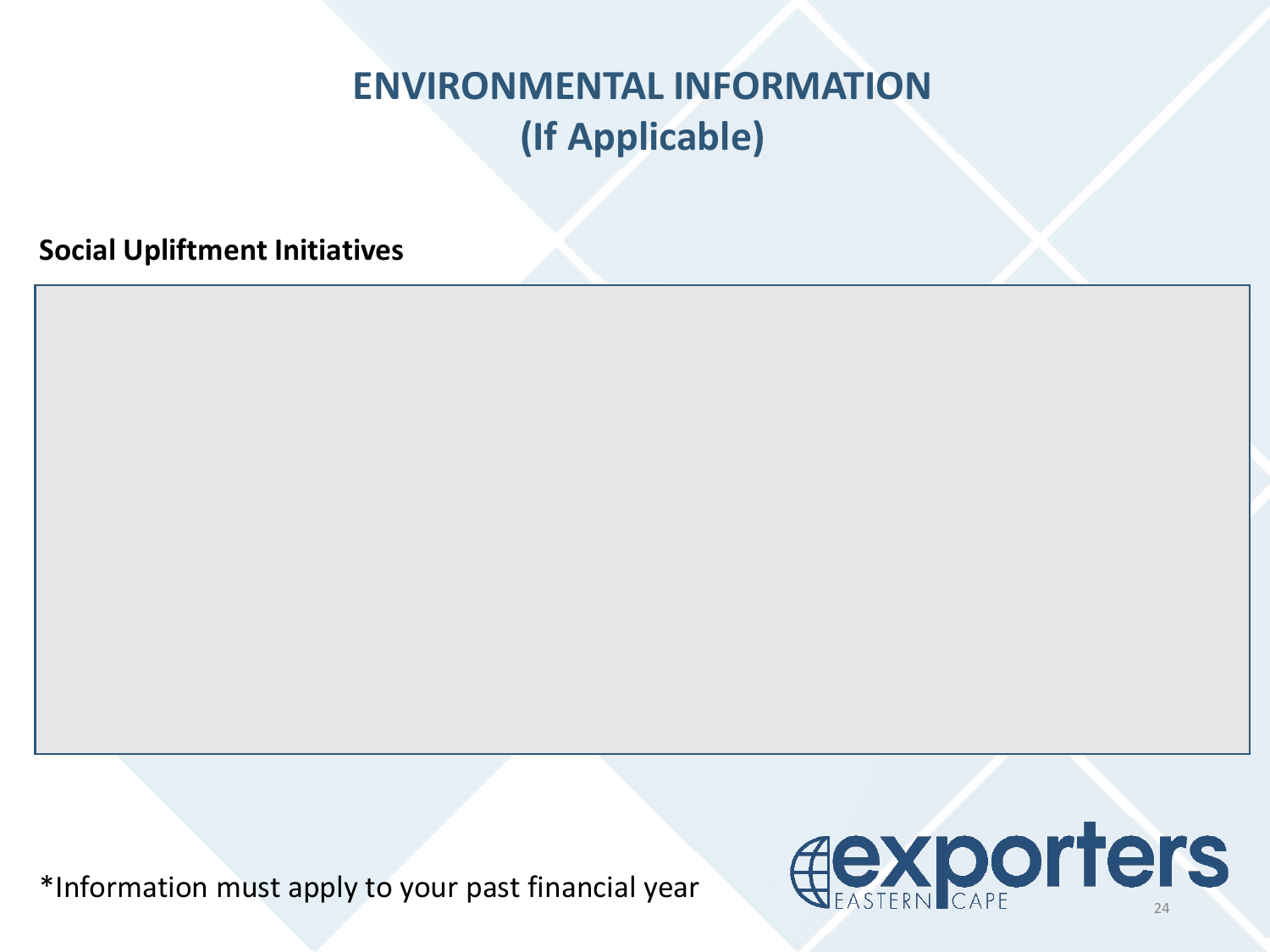**Evidence of continual improvement**

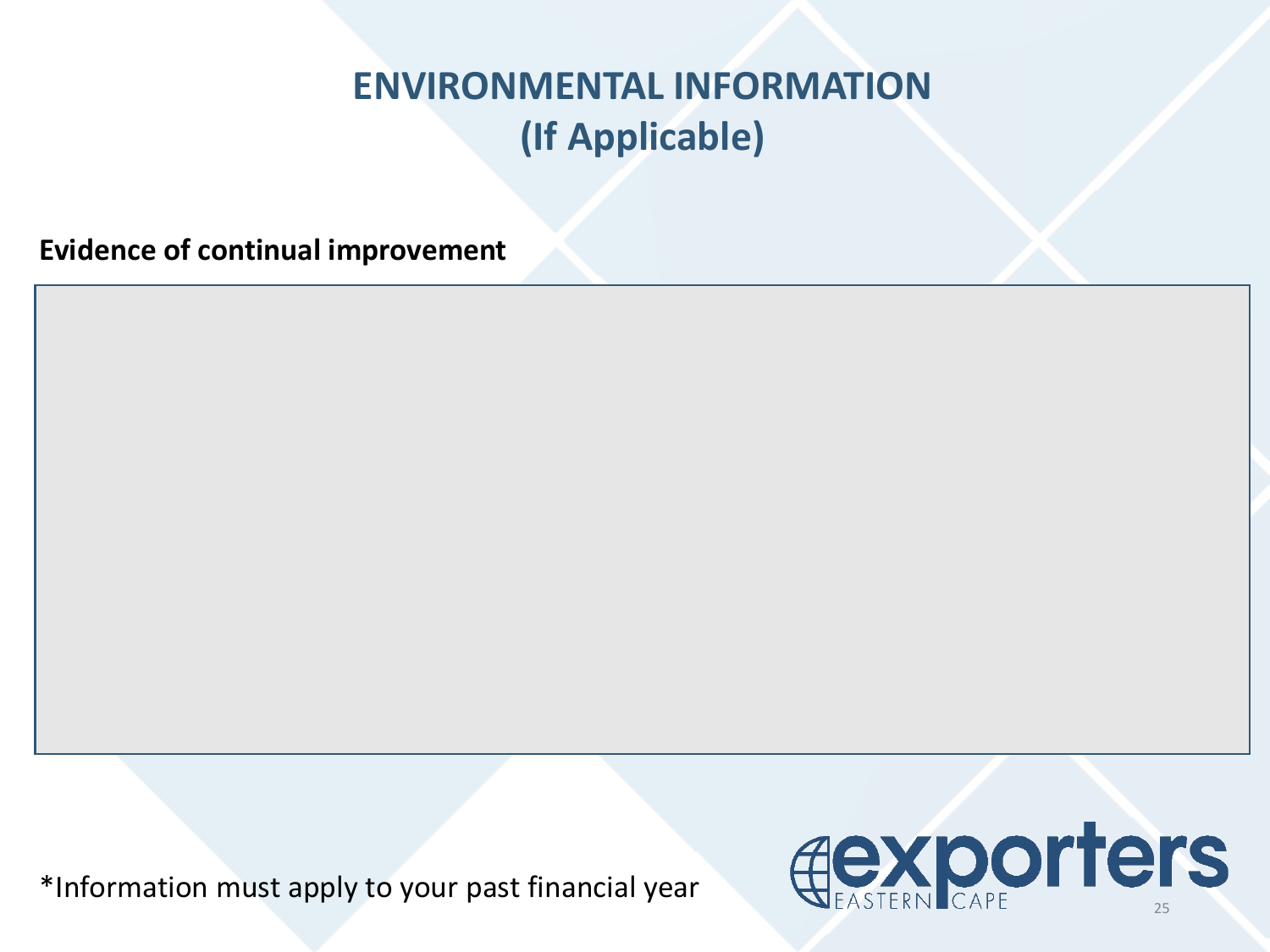#### **DECLARATION**

To the best of our knowledge, the information herein is true and complete. Information supplied refers to our last financial year. All information herein shall remain confidential unless we agree to its release. We hereby authorise the use, in connection with The Exporter of the Year Awards announcements and press releases, the background for winning the awards and photographs, and we agree that no compensation shall be due to us for such usage.

We are aware that a member of our team has to attend the Awards Evening.

We acknowledge that we have read and accepted the rules.

|  | Date: |  |  |  |
|--|-------|--|--|--|

#### **Please ensure that you attach the following to the entry form**:

- References from 2 customers of 500 1000 words each (Only compulsory for services category)
- Proof of payment of subscription fees to the Exporters EC for the 2021/2022 year
- Latest valid BBBEE Certificate
- Environmental Policy and proof of ISO 14001 and other certifications if entering the environmental awards.
- Only for OEM category proof that the entity is profitable (eg letter from auditors)
- *High resolution company logo and 5 high resolution photos of your operations. These photos may be used at the Awards evening. Exporters Eastern Cape takes no responsibility for poor quality photos.*

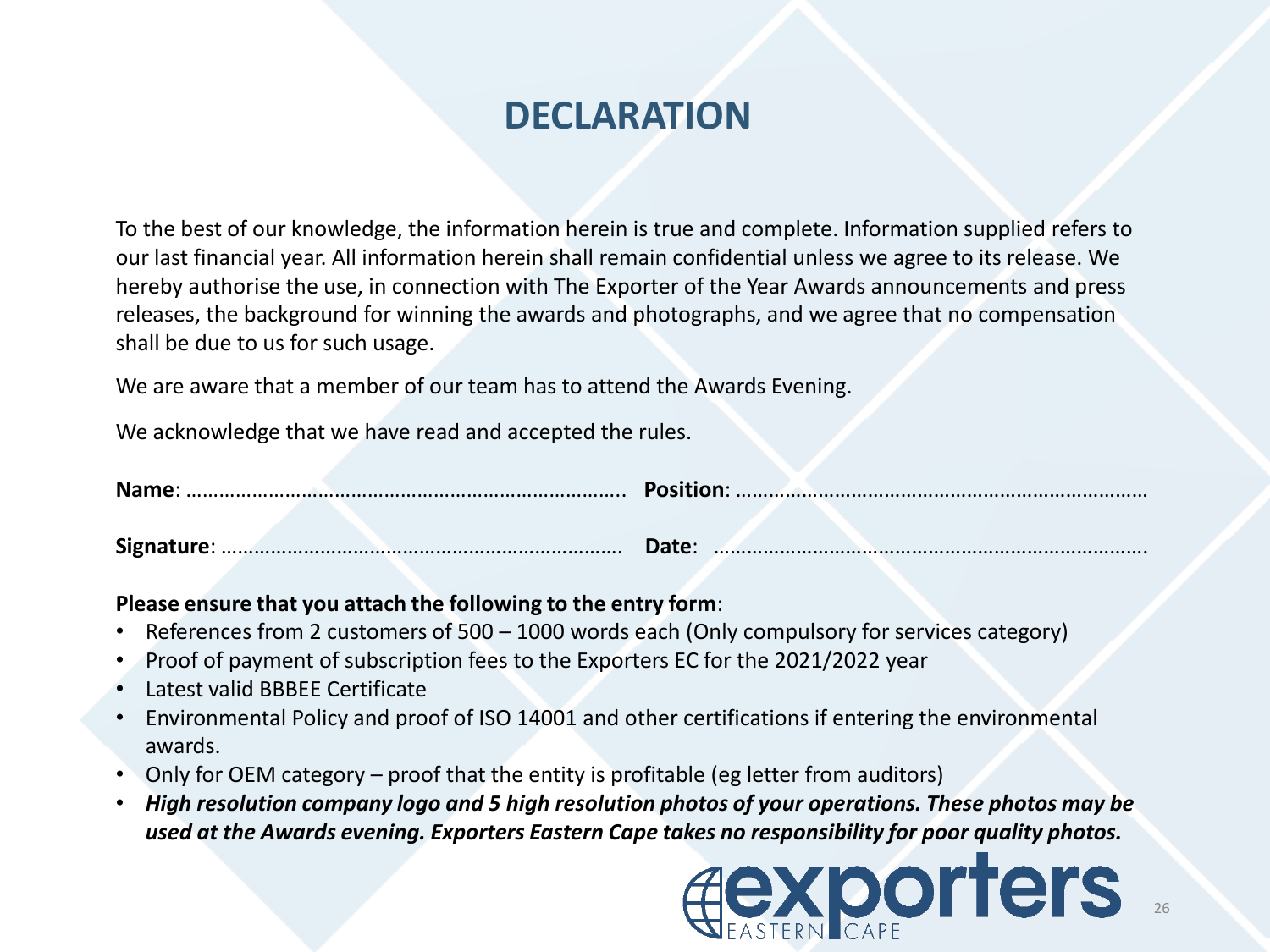#### **RULES AND CONDITIONS OF ENTRY**

#### **Rules**

- Entry is open to all paid up member organisations, and are located within the borders of the Eastern and Southern Cape, including Klein Karoo region. Only the emerging exporter category can be entered by entities that have not been in operation for more than 2 years. Exports / Services revenue and achievements generated outside of this region must be excluded from the figures disclosed in the entry form.
- The judges may require verification of any information supplied by the entrants and could include site visits.
- **All companies entering must be represented at the Awards Event on 21 October 2022**, be prepared to be photographed and interviewed by the media, and to be available for further media publicity.
- The decision of the judges is final and no correspondence will be entered into.
- All entries will be handled with utmost confidentiality.
- The organisers may elect not to announce a winner should the desired standard not be attained in a particular category.
- The organisers reserve the right to disqualify entrants in the event of bankruptcy or any form of misrepresentation.

#### **How did you find out about the Exporter of the Year Award (tick block)**

| Website | Word of<br><b>Mouth</b> | Radio | <b>Email</b> | Print<br>Media | <b>Nominated</b> | <b>Other</b> |
|---------|-------------------------|-------|--------------|----------------|------------------|--------------|
|         |                         |       |              |                |                  |              |

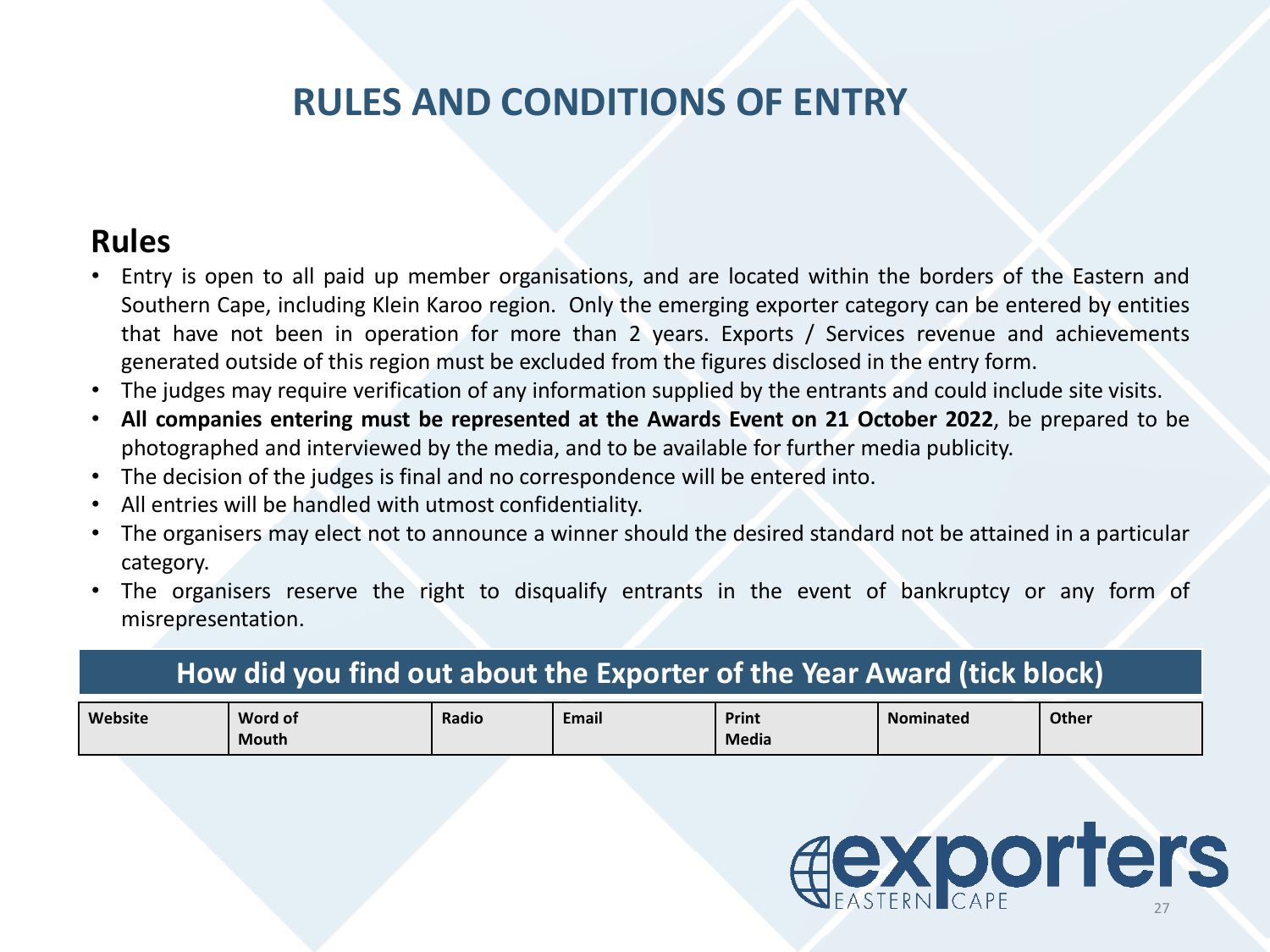#### **JUDGING CRITERIA**

**Entries will be judged by a panel of independent judges, facilitated by the Chairman, who are not actual exporters, and emphasis will be on accomplishments achieved in comparison to peers in the industry and prior years.**

| <b>Qualitative</b>                                                       | <b>Services Category</b> | <b>Other Category</b> |
|--------------------------------------------------------------------------|--------------------------|-----------------------|
| Major accomplishments                                                    |                          |                       |
| New contracts, clients and markets                                       | 10%                      | 10%                   |
| Awards won and significant achievements                                  | 10%                      | 5%                    |
| Entrepreneurial export flair, export innovation and overcoming obstacles |                          |                       |
| Strategic innovation                                                     | 15%                      | 15%                   |
| Obstacles overcome                                                       | 15%                      | 15%                   |
| <b>Transformation initiatives</b>                                        | 5%                       | 5%                    |
| <b>Quantitative</b>                                                      |                          |                       |
| Turnover                                                                 |                          |                       |
| % increase in direct and indirect export turnover                        | 15%                      | 10%                   |
| % increase in number of direct and indirect unites exported              | 10%                      | 10%                   |
| Profitability                                                            |                          |                       |
| % increase in net profit before finance costs and tax                    | 5%                       | 5%                    |
| Sustainable job creation                                                 |                          |                       |
| Jobs created as % of prior year work force                               | 5%                       | 5%                    |
| Skills development spend as % of payroll                                 | 5%                       | 5%                    |
| Capital Investment                                                       |                          |                       |
| % increase on prior year net book value                                  | 0%                       | 10%                   |
| <b>BBBEE</b>                                                             |                          |                       |
| Level achieved                                                           | 5%                       | 5%                    |